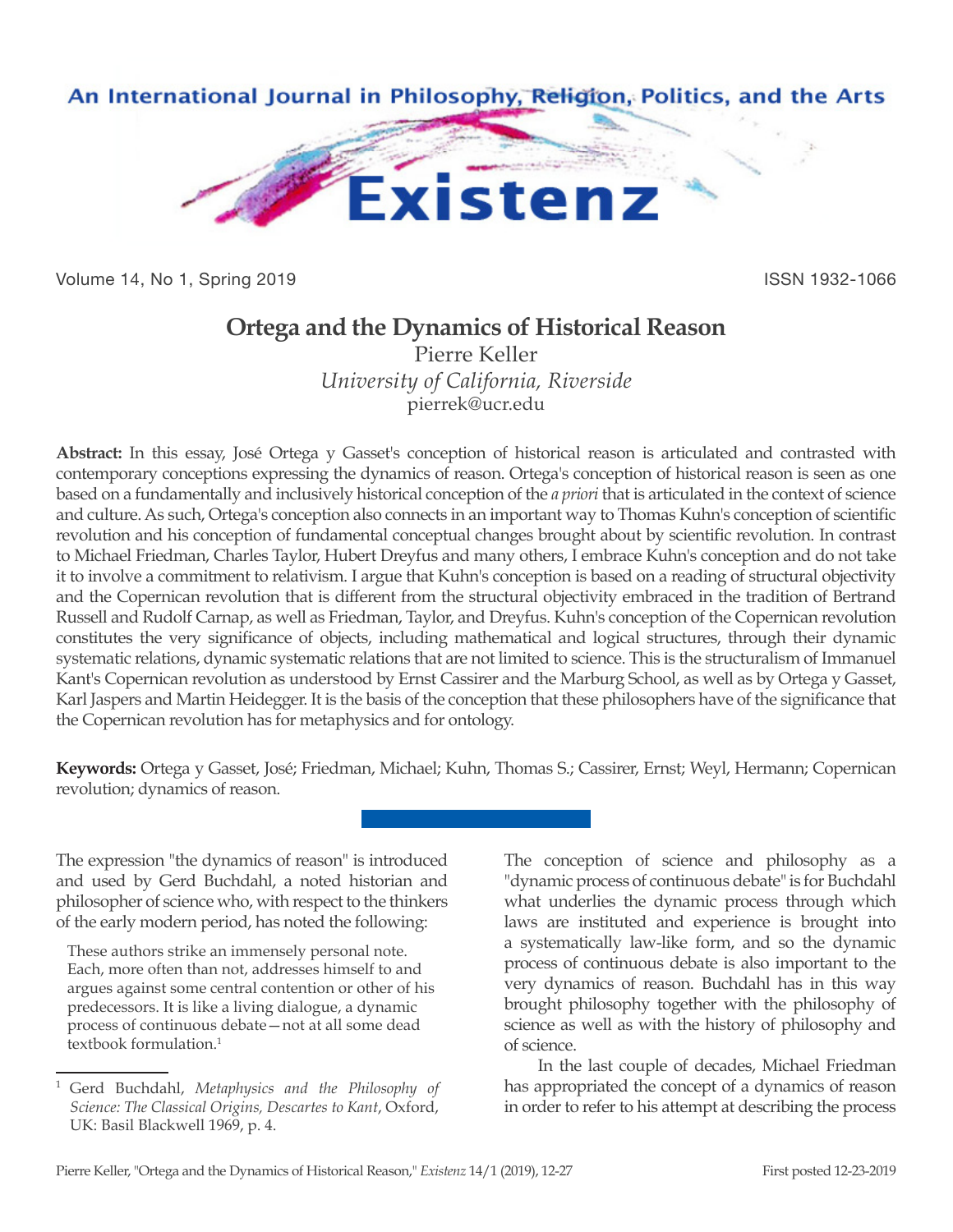in which science develops. As part of this project, he also aims to bring together analytic and Continental philosophy as well as C. P. Snow's two cultures (the literary and the scientific one). While I welcome and embrace Michael Friedman's general project, I do see a difficulty in his execution of the project, namely that it ultimately attempts to bring these cultures together under the very assumptions that have generated the apparent schism in the first place.

Michael Friedman and his antecedents in the interpretation of Immanuel Kant and of philosophy more generally, namely Bertrand Russell and Rudolf Carnap, start from a reconstruction of the world in terms of objects and subjects that are fundamentally independent of each other and are connected by objective logical structures that are displayed in the existential commitments of logic and set-theory. At the same time, a fundamentally different, more inclusively dynamic and historically structural approach to logic and philosophy was developed and pursued by Henri Bergson, José Ortega y Gasset, Karl Jaspers, and Ernst Cassirer, each of whom endeavored to understand culture in general, including logic, mathematics, and physics, as well as history, and the humanities, by way of emphasizing the importance of recognizing the systematically structured, historically and naturally situated process of human life. Especially Ortega refers to this more inclusive and more dynamic conception of reason as vital reason and above all as historical reason. In this essay, I concern myself primarily with the historical dimension of Ortega's conception of vital historical reasoning. According to Ortega's perspective, human experiences are not best understood in terms of an abstraction from the comprehensive and systematic background of life and of cultural-historical context, but in terms of being comprehensively invested in the process of human life and of life more generally. Or, as Ortega famously puts it, "I am myself plus my circumstance" (where the "plus" of circumstance is not an add-on but is constitutive of what I make of myself).<sup>2</sup> This systematic relevance to my situation and myself makes of history and indeed all of human culture a system, yet a system that is grounded in what we as human beings, individually and together, do.

## **Michael Friedman and the Dynamics of Reason**

Michael Friedman approaches the dynamics of reason from the standpoint of the historical development of the exact or mathematical sciences. To this end, he adopts a Kantianized and pragmatized version of logicalstructural objectivity.3 Thus he takes the standpoint that intuition and especially the intuition of process has turned out to be a non-starter in understanding the mathematics of space, time, and of the physical world. Once this has been conceded, the irrelevance of Continental and even of Kantian philosophy that is not in the tradition of the logical-structural empiricism of Moritz Schlick, and Rudolf Carnap or the empirical realism of Hans Reichenbach becomes a forgone conclusion. For Friedman, philosophers stand at a kind of crossroads:

We can either, with Carnap, hold fast to formal logic as the ideal of universal validity and confine ourselves, accordingly, to the philosophy of the mathematical exact sciences, or we can, with Heidegger, cut ourselves off from logic and "exact thinking" generally, with the result that we ultimately renounce the ideal of truly universal validity itself.

If I am not mistaken, it is precisely this dilemma that lies at the heart of the twentieth-century opposition between "analytic" and "continental" philosophical traditions, which thus rests, from a purely philosophical point of view, on the systematic cracks which had meanwhile appeared in the original Kantian architectonic.4

On my view, the cracks in the original Kantian architectonic that Friedman diagnoses stem from the Russell-Carnap conception of a narrowly logical structuralism. Individual consciousnesses are taken to have an in principle purely private experience of static objects that are connected together in objective terms by their logical relations; this allows a methodologically solipsistic conception of unchanging objects of purely theoretical understanding with fundamentally external relations to each other; such independence is mitigated by the systematic nature of logical relations. Friedman

<sup>2</sup> José Ortega y Gasset, *Meditations on Quixote*, transl. Evelyn Rugg and Diego Marín, New York, N.Y.: W.W. Norton & Company 1961, p. 45.

<sup>3</sup> Michael Friedman, *Reconsidering Logical Positivism*, New York, NY: Cambridge University Press, 1999. I owe the term "structural objectivity" to Lorraine Daston and Peter Galison, *Objectivity*, Brooklyn, NY: Zone Books 2007, p. 290.

<sup>4</sup> Michael Friedman, *A Parting of the Ways. Carnap, Cassirer, and Heidegger*, Chicago and La Salle, IL: Open Court 2000, p. 91.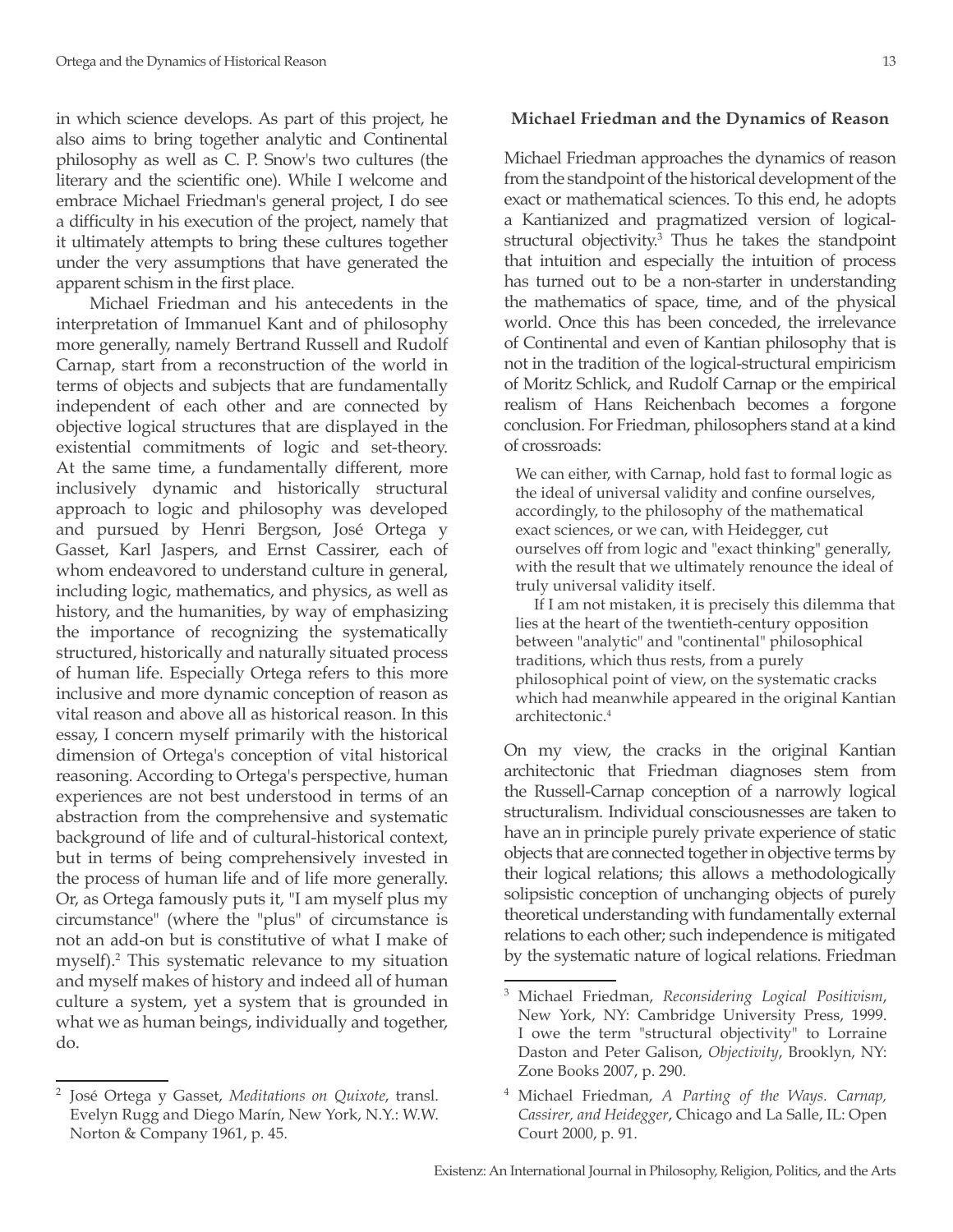is right to point to the communicative rationality of the social community of science and culture. But it is not clear that his conception of logic and of physics and of the exact sciences can truly give human social culture the role that he wants to assign to it. For on his view, only logic and the exact sciences have the kind of universal validity that he demands. It is the claim of the continental mathematicians and philosophers with whom I am concerned in this essay that by confining oneself "to the philosophy of the mathematical exact sciences" in isolation from the rest of culture one misunderstands the very nature of logical and mathematical validity itself. By way of this voluntary methodological delimitation one incorrectly assumes that logical validity stands on its own independent foundation, one that is independent of the social, temporal, and wider cultural-historical dynamic of the agents who are embedded in history and culture. Friedman does want to bring that wider dimension in, but only after the fact of an assumedly universal logical validity.

In Friedman, and almost all contemporary philosophers of logic and mathematics, one can find a fundamentally different conception of and attitude to mathematical intuition and especially to *a priori* intuition than the one that underlies the dynamic structural conception of the systematicity of history and of culture that I take Ortega to defend. Friedman avowedly follows Russell who suggested that one re-interpret Kantian intuition *a priori* in terms of the existential and universal commitments of nested logical quantifiers, thereby, in effect reducing mathematical existence claims and the mathematical infinite to the domain of logic. Friedman explicitly takes over this conception from Russell; for Russell, the rejection of infinitesimals was a result of the work of Karl Weierstrass (the teacher of Cantor) on the foundations of mathematics. From this, Russell drew further conclusions:

Weierstrass, by strictly banishing all infinitesimals, has at last shown that we live in an unchanging world, and that the arrow [in Zeno's arrow paradox], at every moment of its flight, is truly at rest. The only point where Zeno probably erred was in inferring (if he did infer) that, because there is no change, therefore the world must be in the same state at one time as at another<sup>5</sup>

Friedman does not argue with Russell that infinitesimals are self-contradictory or that the rejection of infinitesimals leads to a static world. But Friedman does argue that the Newtonian physicsbased and fluxion-based and infinitesimal-based conception of the calculus to which Kant is committed is mathematically insufficiently precise; it is limited to smooth curves. Friedman argues that the mathematics of the infinite needs to be grounded instead in multiply nested quantifiers and thus Kant's conception of *a priori* intuition needs to be replaced by a conception that reduces mathematics to logic. There is another alternative that Friedman does not explore, to ground mathematical sequence and sets in *a priori* intuition of infinite iterability; this is the approach taken by Kant, Poincaré, Brouwer, and Weyl, and it was later endorsed by Cassirer and Ortega.

Friedman seems broadly to accept Russell's skepticism about infinitesimals and implicitly accepts Russell's as well as Frege's critique of Hermann Cohen's infinitesimal method. Friedman in effect replaces infinitesimals as flowing quantities (Isaac Newton's fluxions) with static mathematical structures induced, for want of a better word, by the logical procedure of nesting quantifiers.<sup>6</sup> Although Friedman virtually does away with Kantian intuition *a priori*, he takes the interpretation offered by Cassirer and, more generally, by the Marburg School to be "a profound mistake," tending as it does "to minimize or downplay the role of the Kantian faculty of pure intuition."7 It is important to note that Leibniz's principle of continuity is taken by Cohen, Paul Natorp and Cassirer as a logical principle and process that is taken by them to be intrinsic to and indeed constitutive of all of logic and science; Cohen, Natorp and Cassirer all speak of a "mathematics of becoming":

<sup>5</sup> Bertrand Russell, *The Principles of Mathematics*, London, UK: George Allen and Unwin, Ltd 1903, p. 347.

<sup>6</sup> Michael Friedman, *Kant and the Exact Sciences*, Cambridge, MA: Harvard University Press 1992, pp. 72-80. [Henceforth cited as *KES*] Friedman's sympathy for a Kantian understanding of logical empiricism is well-known and his contributions to this project are important.

<sup>7</sup> Michael Friedman, "Ernst Cassirer and Thomas Kuhn: The Neo-Kantian Tradition in the History and Philosophy of Science," in *Neo-Kantianism in Contemporary Philosophy*, eds. Rudolf A. Makkreel and Sebastian Luft, Bloomington, IN: Indiana University Press 2010, pp. 177–91, here p. 183. [Henceforth cited as *NKT*]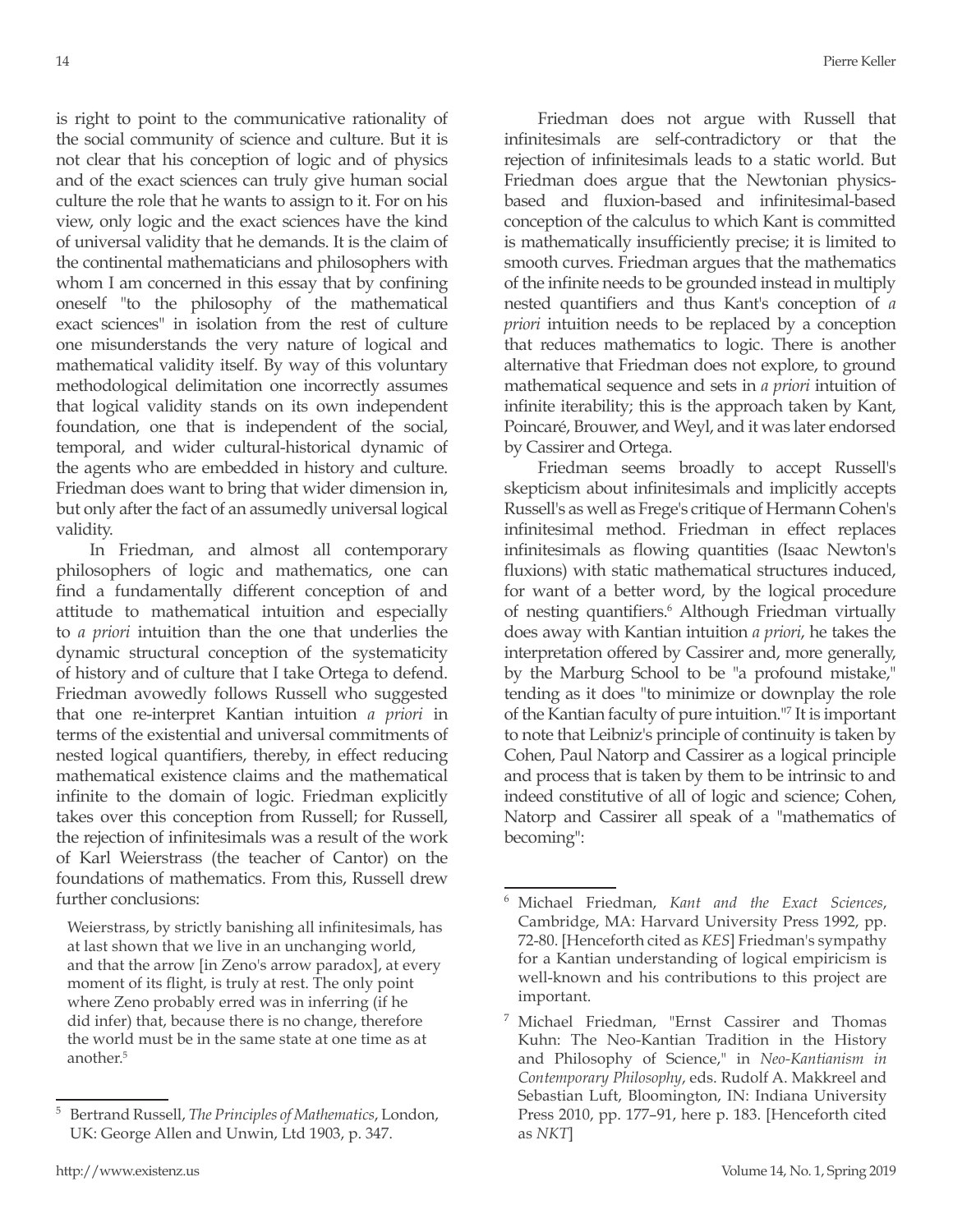Leibniz himself—as we were able to follow exactly—was also determined by questions of logical systematics in the grounding of the principle of continuity: but logic itself was to be taken here in the extended and deepened meaning that it had come to have through being filled with the new content of mathematics. Thought thus won its relation to physics and biology and its first application to concrete living actuality. It is therefore not only indefensible as a matter of actual fact, it is also historically mistaken, to think that mathematical rationalism is necessarily in conflict with a developmental-historical worldview. This set of alternatives holds only where mathematics itself—as in Descartes and Spinoza—is essentially determined by a geometric method; it fails in relation to the analysis of the infinite, the mathematics of becoming.<sup>8</sup>

For the Marburg school, Kantian intuition *a priori*  is a limit-notion, as is the notion of sensation that constitutes the content of empirical intuition. The reinterpretation by Cohen of *a priori* intuition in terms of logic is primarily a rejection of the myth of the given and of faculty psychology (Wilfrid Sellars' critique of the myth of the given is, in fact, an application of Cassirer's critique with Carnap among its targets).<sup>9</sup>

The starting point for Friedman's reconstruction of Kant's philosophy of geometry is the acceptance of Russell's critique of mathematical intuition. Friedman also accepts Russell's position that Euclidean geometry is fundamental to Kant's conception of the *a priori*  intuition of space. Furthermore, Friedman agrees with Russell that it is the inadequacy of non-polyadic term logic that leads Kant to posit the notion of *a priori* intuition to provide a basis for the existence of mathematical structures and objects. Friedman sides with Russell in taking such an appeal to *a priori* intuition to be abortive (*KES* 72-80). But I would argue that he has already declared his allegiance here to the logical structuralism of the logical empiricist tradition and its conception of the role of logic in constituting relations of objectivity. It is already at this point and not by cutting oneself off from logic, as Friedman claims, that continental philosophy and its logical and mathematical fellow travelers part company with the Russell, Frege, Carnap tradition. The disagreement concerns the nature of logic itself and whether it is something fundamentally independent of the social, cultural and historical process of thought.

In fact, logic as *logos* and process of thought is a matter of fundamental concern to Heidegger (as it is to Ortega and to the Marburg School), this is especially so in the years leading up to *Being and Time* and after it. Heidegger was engaged with Natorp's work from the late teens to the death of Natorp in 1924 (as was Ortega but he began this engagement already at the turn of the century); from 1922 to 1924 Heidegger was a colleague of Natorp and had weekly walks and talks with him and was influenced strongly by Natorp's late philosophy. At the same time, Heidegger also began to engage with Cassirer's work (Cassirer's work was known to Ortega even earlier than that and Cassirer was also familiar with Ortega's contributions). And the very Kantian framework of *Being and Time* can be said to have emerged to a considerable extent in virtue of Cassirer's influence and that of Natorp's late work. After reading *PSF* on mythical thought, Heidegger shifts from taking Aristotle as the primary point of reference to taking Kant as the principle frame of reference. The very question of the meaning of being is first articulated by Cassirer in *Kant's Life and Thought* and the significance of time for being is made explicit in volume 2 of *PSF* in the discussion of the different ways in which different cultures relate time to being and becoming, and it is anyway an underlying principle of Cohen's philosophy also as it is presented by Cassirer.<sup>10</sup>

<sup>8</sup> Ernst Cassirer, *Leibniz' System in seinen wissenschaftlichen Grundlagen*, Marburg, DE: Elwert 1902, p. 422. Hathi Trust access https://babel.hathitrust.org/cgi/pt?i d=uc1.32106000052909&view=1up&seq=442. [My translation.]

<sup>9</sup> The rejection of intuition *a priori* is fleeting even in Cohen, but by the time in 1910 that Natorp writes *Die Logischen Grundlagen der exakten Wissenschaften* (Leipzig 1910, 1921), he has in large part given up on Cohen's excision of intuition *a priori*. And even where Cohen gives up on intuition *a priori*, he does not give up on the temporality and continuity of logic. In his earlier *Infinitesimal-Methode*, Cohen is less committed in his critique of intuition. Cassirer has also given up on the rejection of intuition in *The Philosophy of Symbolic Forms* (*PSF*) except insofar as it involves commitment to the myth of the given and to faculty psychology and explicitly affirms the fundamental importance of intuition *a priori* for mathematics under the influence of Weyl in the fourth and only volume of *The Problem of Knowledge* to have been translated into English.

<sup>10</sup> Ernst Cassirer, *Kant's Life and Thought*, transl. James Haden, New Haven, CT: Yale University Press 1981, p. 146. [Henceforth cited as *KLT*]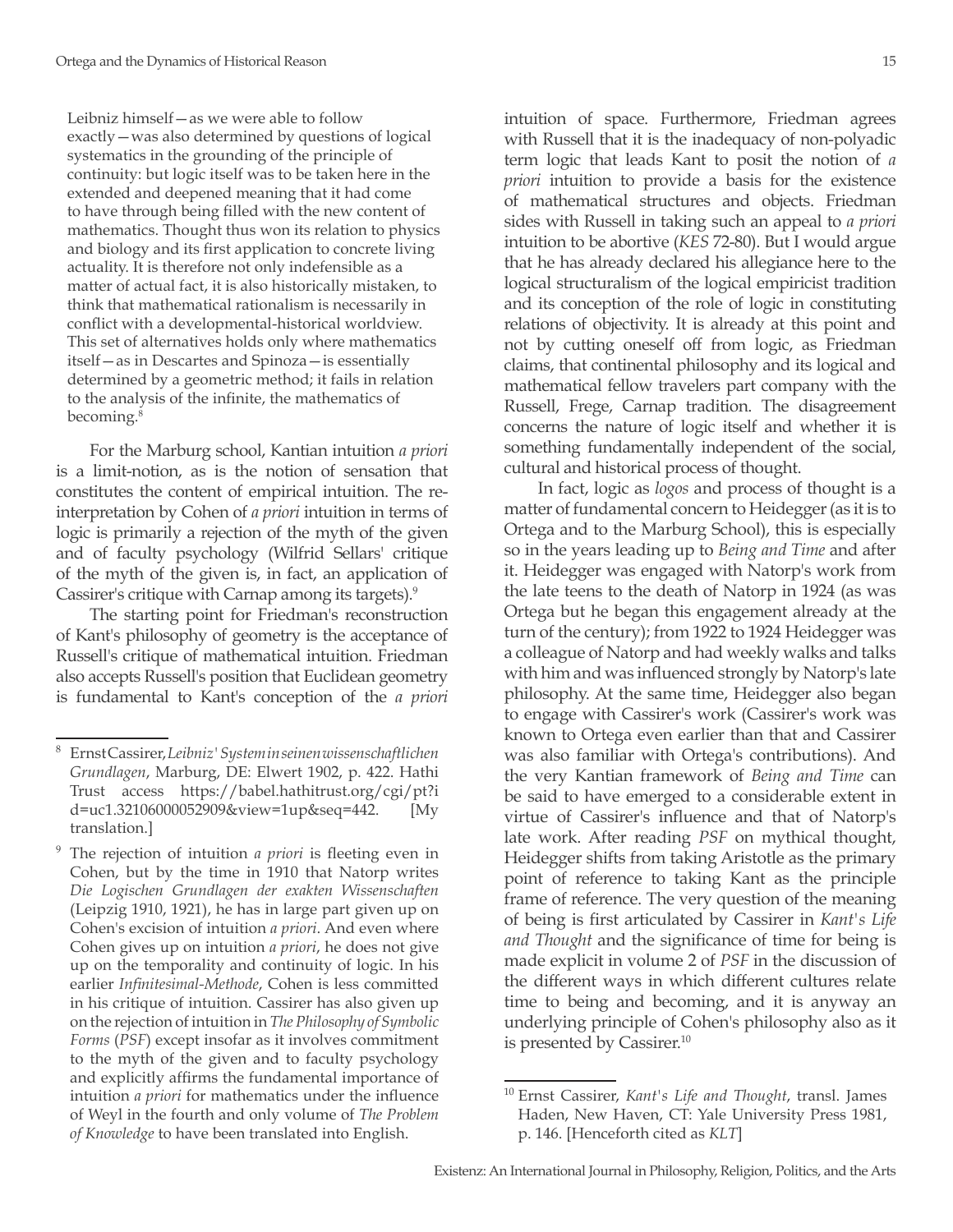## **José Ortega y Gasset and History as a System**

Ortega emphasizes the importance of his conception of a vital, life-expressive, historical reason. Ortega does not wish to concede systematicity to abstract logic and science. He argues that the systematicity of science is in fact embedded in the systematicity of the vital reason in terms of which all of our concerns as human beings are to be addressed. Vital reason expresses itself systematically as historical reason. Ortega states: "History is a system, the system of human experiences linked in a single inexorable chain."11 The systematicity of history reflects the way we as human beings and as living agents, agents living our lives, are embedded in our social, historical, cultural and also our natural context: "Man set outside himself is brought up against himself as reality, as history...his past...is all he has" (*HS* 230). This past includes everything that can be relevant to us as human beings and thus already points in its significance for us to our present and to our future. Ortega continues:

History is the systematic science of that radical reality, my life. It is therefore a science of the present in the most rigorous and actual sense of the word…The past is in truth the live, active force that sustains our today…The past is not yonder, at the date when it happened, but here in me. The past is I—by which I mean my life. [*HS* 223]

In the chapter on History in his *Essay on Man*  Ernst Cassirer argues that Ortega, by rejecting the Greek theory of being and with it the classical theory of man, is guilty of assimilating history to a Heraclitean flux and thus of missing out on the constant features of history.12 Cassirer responds to Ortega's *History as a System*, rather critically if one considers that the essay was originally a contribution by Ortega to a Festschrift devoted to Cassirer, a criticism that also finds favor with Hermann Weyl, the husband of its translator Helene Weyl. Here I would wish to defend Ortega, although I do think that he tends to exaggerate the element of change to the exclusion of the recognition of the static terms in which we can take things in the abstract. With this proviso, I argue that Ortega takes up the very systematic and dynamic account of history and of what it is to be a human being to which Cassirer and the Marburg School are themselves committed. Therefore the objection that Ortega winds up with a Heraclitean flux seems to be special pleading or at least somewhat uncharitable for a book that like Cassirer's *Essay on Man* ends with a reference to Heraclitus and to his notion of the unification of opposites: "The dissonant is in harmony with itself; the contraries are not mutually exclusive, but interdependent: 'harmony in contrariety, as in the case of the bow and the lyre'" (*EM* 237). Thus, Cassirer writes:

Life, reality, being, existence are nothing but different terms referring to one and the same fundamental first. These terms do not describe a fixed, rigid, substantial thing. They are to be understood as names of a process. Man is the only being that is not only engaged in this process but who becomes conscious of it...Myth, religion, art...science are nothing other than the different steps made by the human being in his consciousness, in his reflective interpretation of life... Philosophy as the highest and most comprehensive mode of reflection strives to understand them all.<sup>13</sup>

It is Cassirer's own great insight to have understood that the systematicity of history and of all of the manifestations of human culture and of the embeddedness of human life and culture in the process of nature, animal life, and its environment is displayed in the dynamic process through which humans systematically and differentially grasp all of the different kinds of meaning that are relevant in our lives as human beings who are embedded in a natural and cultural cosmos. That process consists, like the spheres of Copernicus, in dynamic patterns of systematic relatedness that are directly connected to one's temporal experience and agency and to the historical process of culture and the temporal process of nature.

Cassirer pounces on Ortega's claim that man has no nature. Cassirer notes a tension between the idea of history as a system and the idea that history is constituted by human beings with no nature other than what human beings have done; however it is not so clear to me that this tension is as pronounced as

<sup>11</sup> José Ortega y Gasset, *History as a System*, transl. Helene Weyl, New York, NY: W.W. Norton & Company 1961, 221. [Henceforth cited as *HS*]

<sup>&</sup>lt;sup>12</sup> Ernst Cassirer, "An Essay on Man: An Introduction to a Philosophy of Human Culture," in *Ernst Cassirer Werke*, Hamburger Ausgabe, ECW 23, ed. Birgit Recki, Hamburg, DE: Felix Meiner Verlag 2006, p. 185. [Henceforth cited as *EM*]

<sup>13</sup> Ernst Cassirer, "Mythos, Sprache und Kunst," in *Ernst Cassirer, Nachgelassene Manuskripte und Texte (ECN) 07*, eds. Jörn Bohr and Gerald Hartung, Hamburg, DE: Felix Meiner Verlag 2011, p. 183.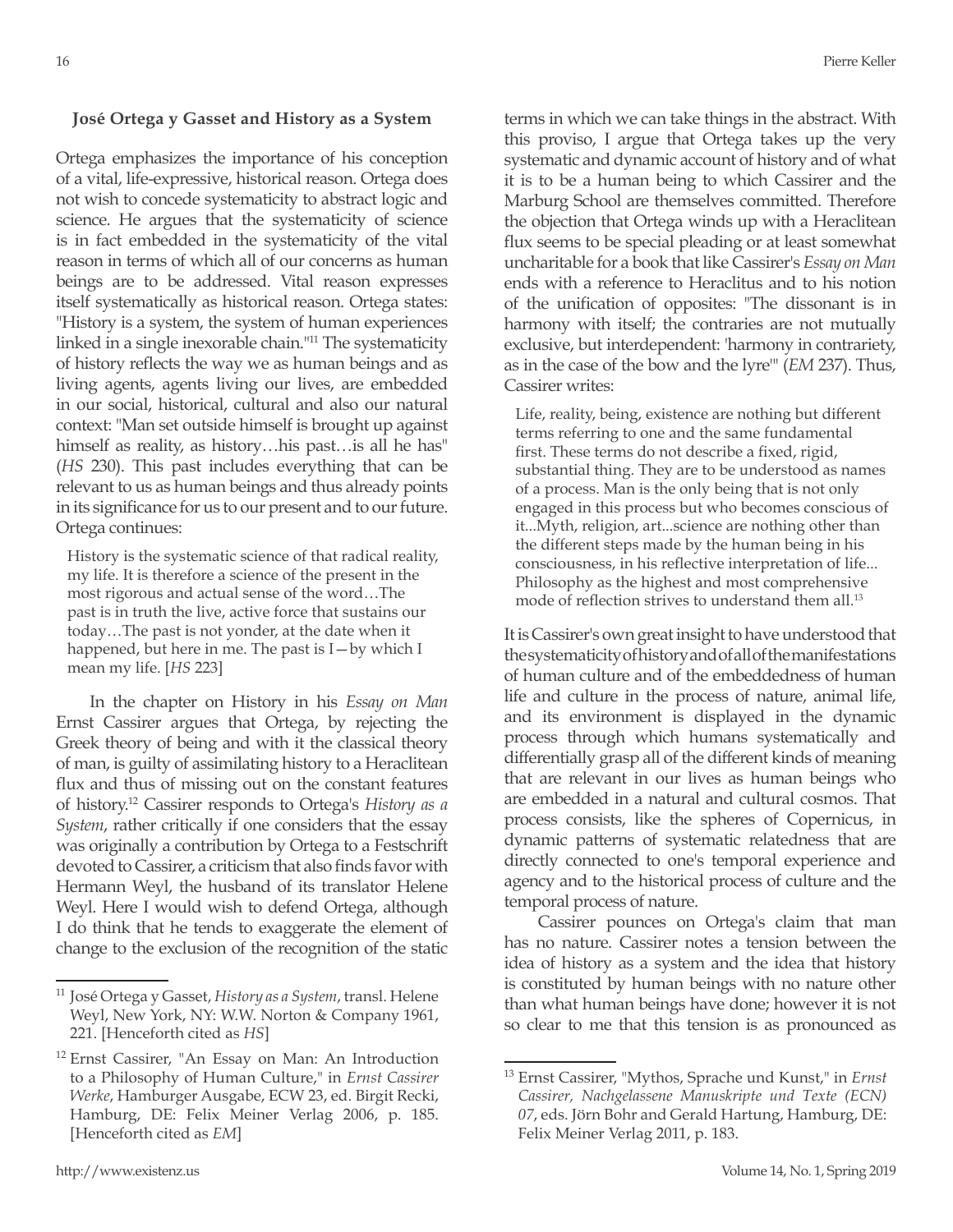Cassirer takes it to be. For one thing, Cassirer himself rejects the traditional conception of human nature as consisting in our being rational animals. It seems to me to be incorrect to regard Cassirer and Ortega as being on different sides in this debate. Ortega's intention is to think of historical reason not as something added to an ahistorical rational conception based in the rational nature of human beings, as so many contemporary philosophers still do. Instead, Ortega proposes to think of historical reason as constituting one's very identity as well as the intrinsic nature of reason itself:

Hence the expression "historical reason" must be understood in all the rigor of the term: not an extra historical reason which appears to be fulfilled in history, but, literally, a substantive reason constituted by what has happened to man…the revelation of a reality that transcends man's theories and which is himself, the self underlying his theories. [*HS* 218]

Ortega draws on Hermann Weyl, whom he had met in 1921 when Weyl came to Spain with his wife Helene Weyl in the context of public interest in Relativity Theory. Helene became Ortega's German and English translator and a philosophical interlocutor trained in mathematics but also especially in Husserlian phenomenology (they exchanged letters throughout the nineteen-thirties and into the forties until the time of her death). Hermann Weyl was a renowned mathematician, who also made important contributions to general relativity and to quantum mechanics and to philosophy and logic. He had studied with Edmund Husserl in Göttingen and was considerably influenced by Husserl as both his works, *Das Kontinuum* (1918) and *Raum, Zeit, Materie* (1921), indicate; he was also concerned with questions regarding the foundations problem in logic and mathematics and he took up the mantle of Luitzen Brouwer's intuitionism at least in the context of pure mathematics. Weyl never gave up on the demand for an intuitionist basis for logic and for pure mathematics. However, he would argue that mathematics also required richer structures than intuitionism can provide. Offering physical models for non-interpreted systems of axioms could support these structures. In physics, systematic and comprehensive coherence of the kind ideally to be displayed in realizing the aim of a unified field theory was the basis for a claim to truth; thus, for Weyl theoretical coherence paired with observations could yield truth that is not purely mathematical. Hermann Weyl comes very close to articulating an explicit connection between mathematics and historical reason of the kind that would be relevant to Ortega's thesis concerning the systematicity of history as an expression of the temporality of one's agency as a human being when he talks of the "historical decisions" involved in mathematizing as well as in the use of language and the performance of music:

While Brouwer has made clear to us to what extent the intuitively certain falls short of the mathematically provable, Gödel shows conversely to what extent the intuitively certain goes beyond what (in an arbitrary but fixed formalism) is capable of mathematical proof. The question of the ultimate foundations and the ultimate meaning of mathematics remains open… "Mathematizing" may well be a creative activity of man, like language or music, of primary originality, whose historical decisions defy complete objective rationalization.14

Weyl takes there (in agreement with Brouwer) to be something in mathematics that needs to be given intuitively and this constitutes the basis for him of what is certain in mathematics. But the intuitively certain in that sense falls far short of what is provable in a formal system. Like Gödel, Weyl also argues that there are limitations to what is provable in such a formal system. Weyl concludes that one may have to understand mathematics as a kind of creative activity in the history of human thought that cannot be exhausted in the terms of a formal system. Thus, Weyl takes knowledge of logic, mathematics, and phenomenology itself but also the structures corresponding to such knowledge to be fundamentally dynamic in the way that they emerge.

Ortega begins his account of history as a system from the limitations of the mathematical, logical, and physical conception of nature. However, it is misleading to take him to be rejecting such a conception of nature. Instead he wishes to show that this conception of nature is an abstraction from a wider and more inclusive conception of nature embodied in what he calls "vital reason." From Ortega's point of view, the limitations of physical and physicalist explanation leave one with a feeling of being "shipwrecked in the void" and even with a feeling of "panic terror"; the seeming lack of immediate relevance of very sophisticated physics and chemistry to what concerns us in our human choices

<sup>14</sup> Hermann Weyl, "David Hilbert 1862-1943," *Obituary Notices of Fellows of the Royal Society* 4/13 (30 November 1944), 547–553, here p. 550, https:// royalsocietypublishing.org/doi/pdf/10.1098/ rsbm.1944.0006.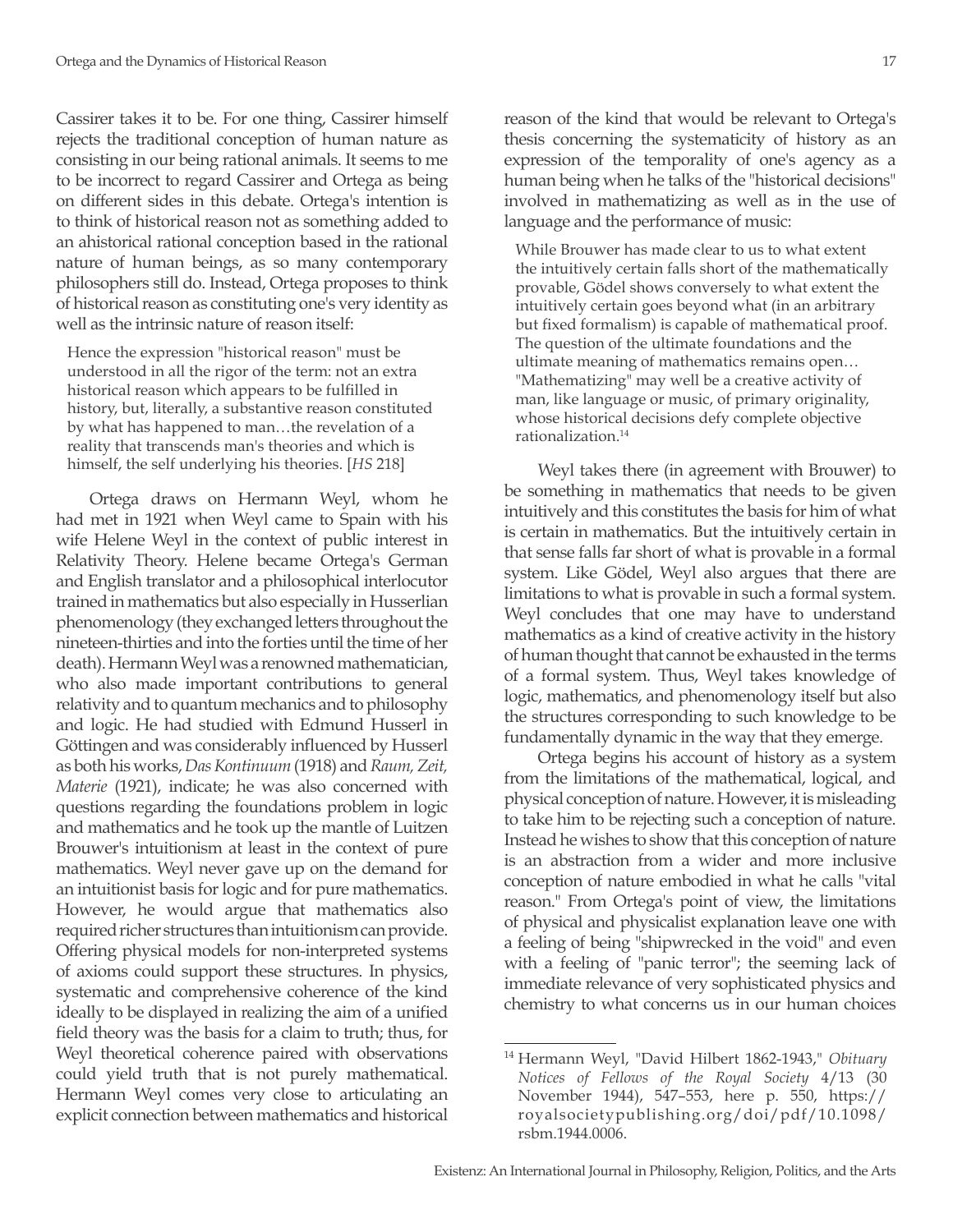leaves the way open for vital, historical reason: "the collapse of physical reason leaves the way clear for vital, historical reason" (*HS* 183). But such a collapse only applies to physical reason divorced from vital historical reason. Such a divorce is in the end illusory. This is one version of Ortega's critique of physical reason, one that is critical of naturalism (at least, as "naturalism" is often understood, namely in terms of the relations between physical objects taken to exist and have significance for us independently of one's reasoning).

Ortega's take on this material is sometimes, somewhat hyperbolic, which is why Ortega comes in for some criticism from Cassirer and Weyl, but this does not mean that they take him to be fundamentally off the mark. He argues that modern physics has given up on causality and determinism and dissolved the very notion of matter. These ideas are not altogether implausible, but they are also not uncontroversial claims and hence they need some qualification. When it comes to mathematics Ortega's position is on the surface even less convincing. He argues that the continuum leads to contradiction for, according to him, it is both divisible and indivisible. Doubtlessly, there are philosophically deep issues around the nature of the mathematical continuum. The claim that continuity is not exhausted by the discrete and that set theoretical totalities of discrete items lead to contradiction needs all the finesse of a Hermann Weyl in order to be developed and defended against the mainstream view which claims that the real number series exhausts the continuum. Ortega further argues that Brouwer has shown that the law of the excluded middle does not hold and, somewhat worse still, he claims that logic itself has been shown to be irrational by Brouwer (for Brouwer is skeptical of the role of language and symbolic articulation in mathematics):

the brilliant mathematical logician—the brilliant Dutch mathematician, Brouwer—whose influence in both sciences has been vast, if not the most pervasive, has spoken disdainfully of logic as soi-disant logic. Soidisant logic! Do you realize the enormity of this? It means quite simply that logic is illogical, that therefore there is no logic. All this I call the earthquake in reason—and the image is no exaggeration.15

Brouwer's point is that logic in the sense of an objective pattern of relations that are independent of the temporality of human agency (such as that in which most who are committed to logical structural objectivity believe), is not properly called logic, since it is illusory. Brouwer thinks that logical and mathematical structures are themselves constituted in the ongoing temporal and historical process of human agency in culture. For Brouwer, the law-like sequences and choice sequences more generally that underlie mathematics are not really part of nature itself; choice sequences are freely chosen auxiliary constructions that are adopted as expressions of the continuous temporality that underlies human agency. We form such sequences in order to describe the world successfully and as such they are manifestations of human efforts to impose order on the world as human beings for the purposes of prediction, control, and action.

For Weyl and for Ortega, Brouwer's notion of a choice sequence nicely captures the idea of mathematical structure emerging from our free choices, from temporal becoming and from the continuum nicely, although even a choice sequence determined by law can be free insofar as it is an expression of our universal self-legislation, of the process through which one gives laws to oneself. Ortega is undeniably influenced by some of the strong language that Weyl used in the early twenties in order to characterize the state of mathematics.<sup>16</sup> In the same context Ortega also claims that "the physicists...aren't quite sure what they are doing when they do physics" (*HR* 174 ff). Although its hyperbolic language distorts Ortega's discussion, the

<sup>15</sup> José Ortega y Gasset, *Historical Reason*, transl. Philip W. Silver, New York, NY: W. W. Norton & Company 1984, pp. 174 ff. [Henceforth cited as *HR*]

<sup>&</sup>lt;sup>16</sup> In a bout of revolutionary enthusiasm, Weyl comes to reject the whole conception of a mathematics based on abstract logical proof, set theory and the settheoretical construction of the real number series. He saw the whole edifice of analysis as a great fortress that was doomed to fall when he writes in 1921: "So I now abandon my own attempt and join Brouwer. I tried to find solid ground in the impending dissolution of the State of Analysis (which is in preparation, even though still only recognized by few) without forsaking the order upon which it is founded, by carrying out its fundamental principle purely and honestly. And I believe I was successful—as far as this is possible. For this order is in itself untenable, as I have now convinced myself, and Brouwer—that is the revolution!...It is Brouwer to whom we owe the new solution of the continuum problem." Hermann Weyl, "On the New Foundational Crisis of Mathematics," transl. Benito Müller, in *From Brouwer to Hilbert: The Debate on the Foundations of Mathematics in the 1920s*, ed. Paolo Mancosu, New York, NY: Oxford University Press 1999, pp. 86–118.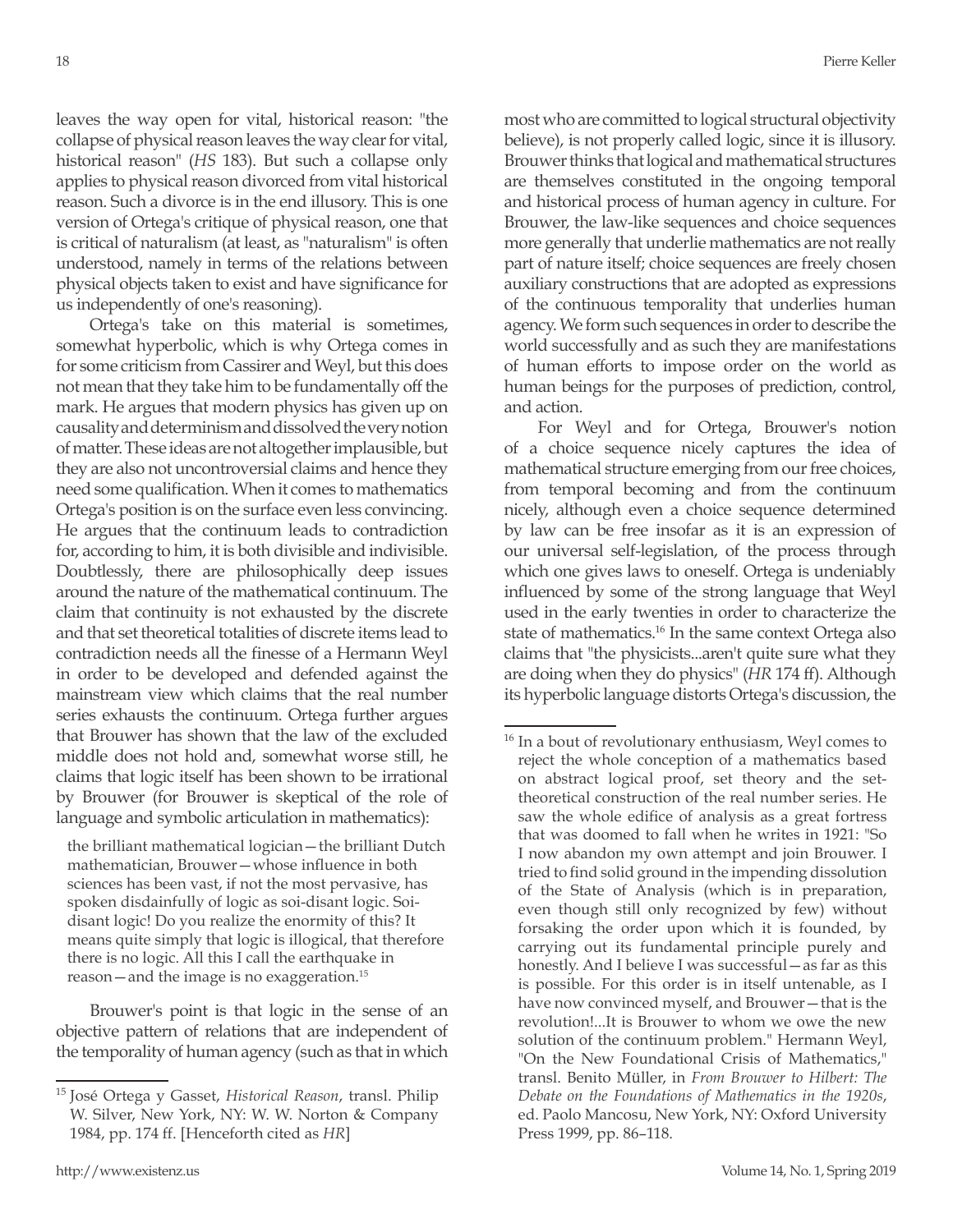more significant point is that Ortega wishes to draw on a conception of logic and mathematics developed by Henri Bergson, Brouwer, and Weyl and the Marburg School, as well as by the pragmatists. According to the conception in question, even logic and mathematics are constituted in an essentially continuous temporal and ultimately historical manner that becomes differentiated into discrete entities through the interests of human temporal agency.

Thus, from this point of view there is no logic in the sense of something fundamentally divorced from human agency and human history. Following Husserl and Bergson and later Brouwer, Weyl takes there to be a continuous flow of consciousness and of temporal agency that is prior to anything that is discrete, including numbers and sets, that one, corresponding to one's interests, might be able to discern within that flow:

The view of a flow consisting of points and, therefore, also dissolving into points turns out to be mistaken: precisely what eludes us is the nature of the continuity, the flowing from point to point; in other words, the secret of how the continually enduring present can continually slip away into the receding past. Each one of us, at every moment, directly experiences the true character of this temporal continuity. But, because of the genuine primitiveness of phenomenal time, we cannot put our experiences into words. So we shall content ourselves with the following description. What I am conscious of is for me both a being-now and, in its essence, something which, with its temporal position, slips away. In this way, there arises the persisting factual extent, something ever new which endures and changes in consciousness.17

Weyl later develops the notion of a choice sequence as a way of articulating the structures that emerge from the continuum. Here he draws on Brouwer and his conception of the way in which one as agent interacts with the temporal continuity that underlies one's life process and thus forms structures of all kinds based on interests that are always relative to our agency. Weyl takes the standpoint in mathematics to be characterized by "the tension between being and possibility."18 In the same paper, he comes back to his claim from 1925 that mathematics in its ultimate ground means that one can only "develop [*entwerfen*] a theoretical image of being against the background of the possible." And thus Weyl insists, "we stand with mathematics at precisely that intersection of boundedness [*Gebundenheit*] and freedom that is itself the essence of being a human being."19 Similarly, also Martin Heidegger, arguably under the influence of Weyl, grounds the normativity of logic in the manner in which one autonomously commits oneself to principles in and through the temporality of one's agency and the tension that arises between being and possibility:

Only freedom can be the origin of binding. A basic problem of logic, the lawfulness of thought [*Denken*] reveals itself in its ground as a problem of human existence, as a problem of freedom.20

The distinguishing and ordering of objects in time is thus taken to be prior to any collection of objects in sets and, according to Weyl, Heidegger and Cassirer, that ordering is itself taken to be an expression of the normative commitments of one's capacity for socially and temporally and historically mediated agency.<sup>21</sup>

The chasm between the finite and the infinite, apparently filled in by the theory of sets, said Weyl, opened up again into a yawning abyss. The treatment of natural numbers by this theory may be of great value for systematic mathematics but it should not try deceitfully attempt to hide the fact that it is actually founded upon the intuition of repetition and the series of natural numbers. [*TPK* 77]

According to Weyl, "the insight into essence from which universal propositions derive is always founded

*Weyl Gesammelte Abhandlungen IV*, ed. Komaravolu Chandrasekharan, Berlin, DE: Springer 1968, pp. 289- 345, here p. 327. [My translation.]

- <sup>19</sup> Hermann Weyl, "Die heutige Erkenntnislage in der Mathematik" (1920), in *Hermann Weyl Gesammelte Abhandlungen II*, ed. Komaravolu Chandrasekharan, Berlin, DE: Springer 1968, pp. 510-542, here p. 533. [My translation. Henceforth cited as *DEM*]
- <sup>20</sup> Martin Heidegger, *Metaphysische Anfangsgründe der Logik im Ausgang von Leibniz*, Martin Heidegger Gesamtausgabe, Band 26, Frankfurt am Main, DE: Vittorio Klostermann 1978, p. 25. [My translation.]
- <sup>21</sup> Ernst Cassirer, *The Problem of Knowledge: Philosophy Science and History since Hegel*, New Haven, CT: Yale University Press 1950, pp. 77-9. [Henceforth cited as *TPK*]

<sup>17</sup> Hermann Weyl, *The Continuum: A Critical Examination of the Foundation of Analysis*, transl. Stephen Pollard and Thomas Bole, Mineola, NY: Dover 1987, pp. 91-2. [Henceforth cited as *TC*]

<sup>&</sup>lt;sup>18</sup> Hermann Weyl, "Wissenschaft als symbolische Konstruktion des Menschen" (1949), in *Hermann*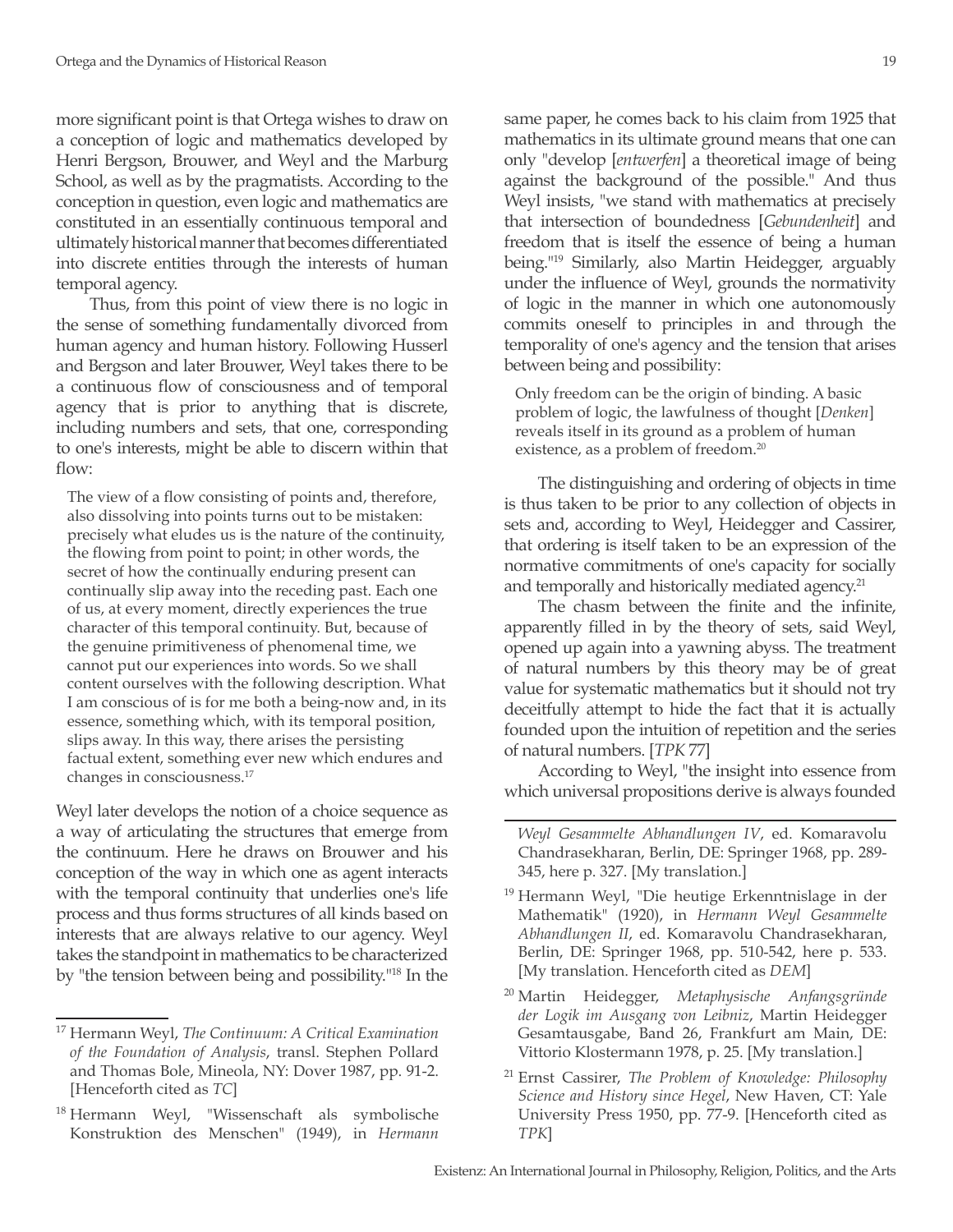in complete induction, the mathematical Ur-intuition" (*DEM* 533). The sense of intuition that is relevant here has its origins in Poincaré, who attempts to defend Kant and his conception of the synthetic *a priori* status of arithmetic through an appeal to the manner in which one's ability to distinguish numbers is dependent upon one's grasp of the structure of the intuitive continuum, given in one's experience of time.22

Neo-Kantians of the Marburg School are initially resistant to that conception based on intuition because members of the school associate intuition with two other notions that they reject, namely with the given and with that which is certain. However, eventually they modify their stance and come to see, too that one can give up on the myth of the given and of certainty without having to give up on intuition. Already from the outset, the Marburg School agrees with these other Continental philosophers and mathematicians in taking the temporal continuum to be a dynamic whole that is prior to any of its parts and not to be composed out of moments or points. The fundamental assumption that they share in common is that the inarticulate or not yet articulated continuum of possibilities is always already presupposed in any articulation. Thus, one cannot understand the discrete on its own in isolation from its context. Logic cannot be understood in isolation from the overall cultural and historical and wider dynamic scientific context of explanation in which

it is embedded. It is thus possible to argue (with sophisticated mathematicians and philosophers on one's side) that the notion of intuition and of a dynamic continuum needs to come before the assumption of objects, even before the assumption of the existence of purely logical objects. But the prejudice that Weyl recognizes in both philosophers and mathematicians for an object-based conception nevertheless remains and leads to the dominance of what he calls the "existential" conception that starts from our existential commitments to objects such as sets. It is tempting then to assign to such objects an identity and being that is completely independent of culture, of history and of human life. And it is precisely this conception of logic that also encourages the rejection of Ortega's idea of a systematic pervasiveness of history. Logic, mathematics and science seem to be about something that is completely independent of culture, society and history.

Poincaré, Bergson, Brouwer, Husserl, Weyl, and in his later work also Cassirer, and Ortega all claim that it is in and through one's intuition of the flow of time insofar as it is fundamentally included in the temporality and historicity of one's agency that one has the capacity to distinguish, order, and in principle even to survey collections of objects of whatever size.<sup>23</sup> Thus

 $22$  In response to the problems besetting the set-theoretical object-oriented conception of logic, each one of them, Poincaré, Bergson, Husserl, Weyl, Brouwer, Cassirer and Ortega propose to go back to an intuition and process-based approach that, so they argue, will allow them to avoid the antinomies generated by an unrestricted approach to quantification over objects that takes the existence of mathematical and other objects for granted. Even before his later personal encounter with Brouwer and his embrace of Brouwer's intuitionism, Weyl was concerned with the paradoxes of set theory and embraced the intuitive basis of complete induction (*TC* 91-2); he was not satisfied with Russell's ramified theory of types or with Ernst Zermelo's axiomatic approach to the problems of impredicativity. Here Weyl was influenced by Poincaré; he would later endorse Poincaré's principle of mathematical induction (together with Brouwer) as the *Ur-intuition*. This *Ur-intuition* provides a synthetic and a priori basis for them to do away with the limitations of Aristotelian syllogistic logic and thus provides the basis upon which mathematical structure can be disclosed in its specificity and its generality.

<sup>&</sup>lt;sup>23</sup> Heidegger cuts himself off from the logic conception of logical empiricism for he finds it philosophically inadequate. In the 1920s, Heidegger was very up to speed on the latest developments regarding the foundations of logic, mathematics, and physics and regarding the philosophy of the exact sciences. He not only closely studied the works of Natorp and Cassirer of the Marburg School, but he was also familiar with the latest developments concerning the foundations of mathematics and logic; Heidegger had a mentoring relation to Oskar Becker, a trained mathematician who engaged with the work of Brouwer, Weyl as well as Husserl at a very sophisticated level both with respect to philosophy and mathematics. Heidegger became familiar with Weyl's work and that of Brouwer in 1919 or 1920 (if not even earlier) when Becker came to Freiburg and worked primarily with Heidegger but also officially with Husserl, until Heidegger left for Marburg in 1922. Like Weyl also Becker tries to hold onto immediacy and certainty and especially onto the immediacy and certainty of intuition while expanding the scope of mathematics in order to include the standpoint of a non-mortal subject. Upon Heidegger's departure, Becker took over Heidegger's position as Husserl's Assistent. Becker's work of 1923 on the problem of the continuum treated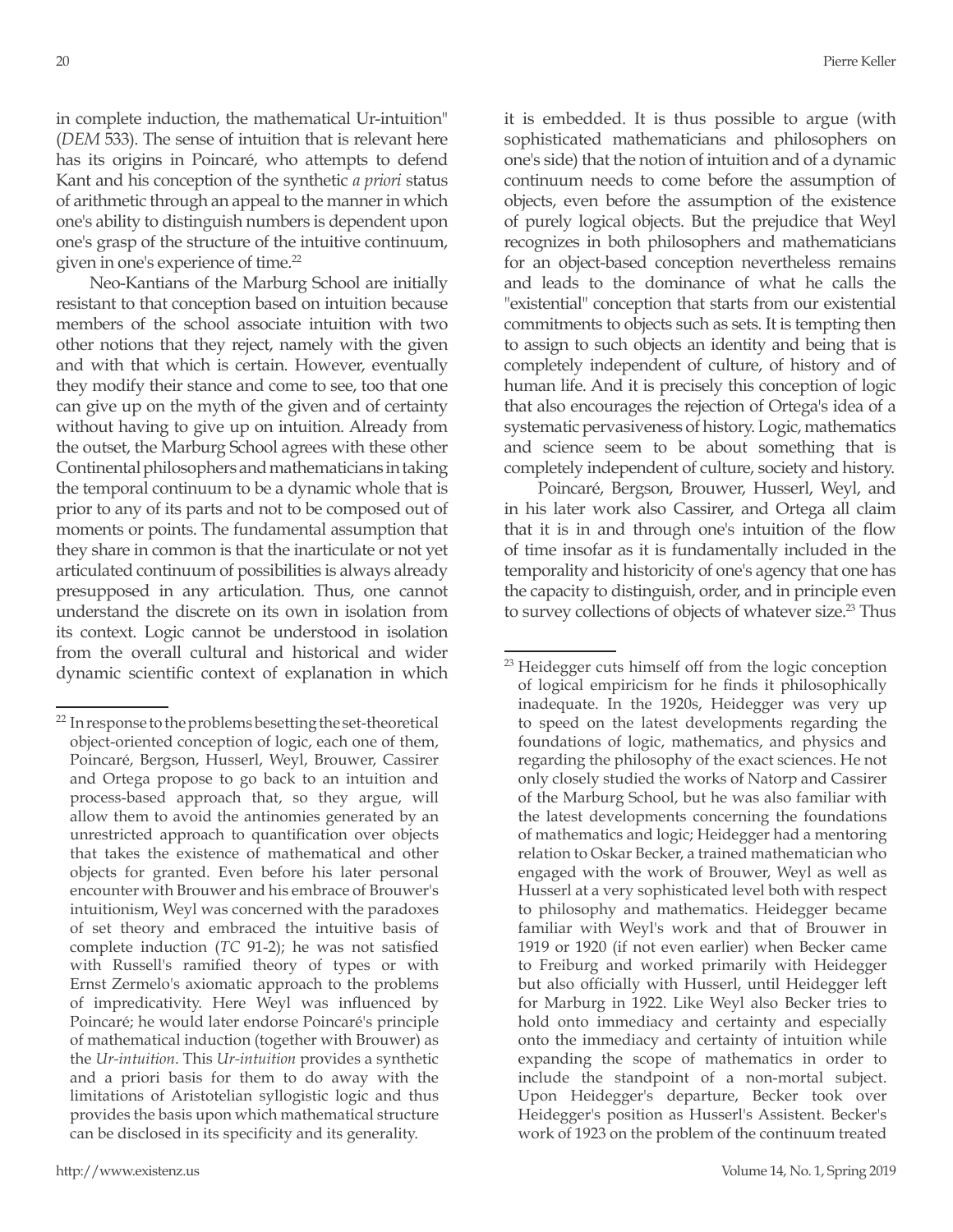I take the positions of these philosophers, and I would also even include Kant in this to defend a conception of the a priori that is fundamentally tied to the process of time and of history itself.<sup>24</sup>

It might be maintained that Husserl's notion of science started out as fundamentally static, yet that he was under constant critical pressure from his most important philosophical interlocutor, Paul Natorp, to correct his initially static Platonism in favor of a more dynamic, historically and socially mediated conception

Husserl's conception of mathematical intuition from the vantage point of Weyl and Brouwer and also from the one of Husserl's theory of the continuity of time-consciousness. Becker then later took up the problem of foundations in mathematics and the status of existence claims that he published in 1927 in the same volume of Husserl's *Jahrbuch für Philosophie und phänomenologische Forschung* that also contained Heidegger's Sein und Zeit. Oskar Becker, "Mathematische Existenz: Untersuchungen zur Logik und Ontologie mathematischer Phänomene," *Jahrbuch für Philosophie und phänomenologische Forschung* 8 (1927), 439-809. Becker's *Mathematische Existenz* is distinctively influenced by Heidegger's position in the lead up to Being and Time. Heidegger seems to have been influenced by Natorp and Cassirer regarding rejecting Husserl's commitment to the certainty and immediacy of the temporal flow of time-consciousness in favor of a comprehensively systematic and mediated conception of it.

<sup>24</sup> Herman Philipse's interpretation of Husserl and of Heidegger pushes in the opposite direction to the one for which I wish to argue; it represents a widely shared form of analytic continental philosophy that attempts to reconstruct the classics of nineteenth and twentieth centuries philosophy on the basis of the assumptions that analytic philosophy has inherited from Russell, Frege, Carnap and Quine. See Herman Philipse, *Heidegger's Philosophy of Being: A Critical Interpretation*, Princeton, NJ: Princeton University Press 1998, p. 38. Philipse thinks that Heidegger's notion of a regional ontology, for instance, the regional ontology of science, is fundamentally incoherent, since Husserl's own notion of a regional ontology is presupposed by Philipse to be fundamentally static: "Husserl's notion of science is fundamentally static. As soon as the philosophical foundation of a special science has been made explicit by means of a regional ontology, it has been laid once and for all, because it is a priori, and scientific progress can only consist in accumulating empirical results obtained within the conceptual framework of the relevant regional ontology."

of the *a priori* and of science; we can also see Hermann Weyl, another younger mathematical and philosophical interlocutor of Husserl, advancing in the same direction in his thought.

There is an obvious development in Husserl's position from his earlier to his later works, a development to which the crude philosophical conception of the *a priori* and of transcendental philosophy cannot do justice. Husserl moves from a psychologistic account in his *Philosophy of Arithmetic* to a normative Platonic account in the *Logical Investigations* that has, however, initially no place for a robust notion of a subject as something more than a mere neo-Humean bundle of representations. Natorp argues against this view that it cannot account for the bundling of experiences (*Erlebnisse*) on grounds of which one can have an experience at all. This leads Husserl to embrace the notion of a transcendental subject as the basis for the bundling of experiences. Indeed, Husserl takes there to be as many transcendental subjects as there are experiencers (this is posited conjointly with a transcendental super-subject as the result of a process of eidetic variation across all of those experiences and individual transcendental egos). Natorp argues against this conception of the *Ideas* that its notion of experience may still be based on a too static and solipsistic Platonism. The process of giving reasons and asking for them is itself the ultimate ground of explanation. Natorp puts the point nicely in the context of a critical discussion of Husserl's *Ideas* I where he notes Husserl's move to transcendental idealism and away from the neo-Humean bundle theory of consciousness and of the self of the first edition of his *Logical Investigations*, where he is also concerned about a perhaps still too static Platonism:

The demand for a "ground" [*reason*] is in the end the following: the demand of Cohen's "origin"; which in the end is the expression of an originality that cannot be sidestepped by any theory of thought, thought grounded in itself; "in itself" means and can only mean: in process. Only then is there a truly *independent method* in philosophy.25

Further, Natorp especially emphasizes his

<sup>&</sup>lt;sup>25</sup> Paul Natorp, "Husserl's 'Ideen zu einer reinen Phänomenologie'," *Die Geisteswissenschaften* 1/16 (15. Januar 1914), 420-426, and 1/17 (22. Januar 1914) 448- 451, here p. 423. Hathi Trust access https://hdl.handle. net/2027/coo.31924007276086. [My translation. Henceforth cited as *HIP*]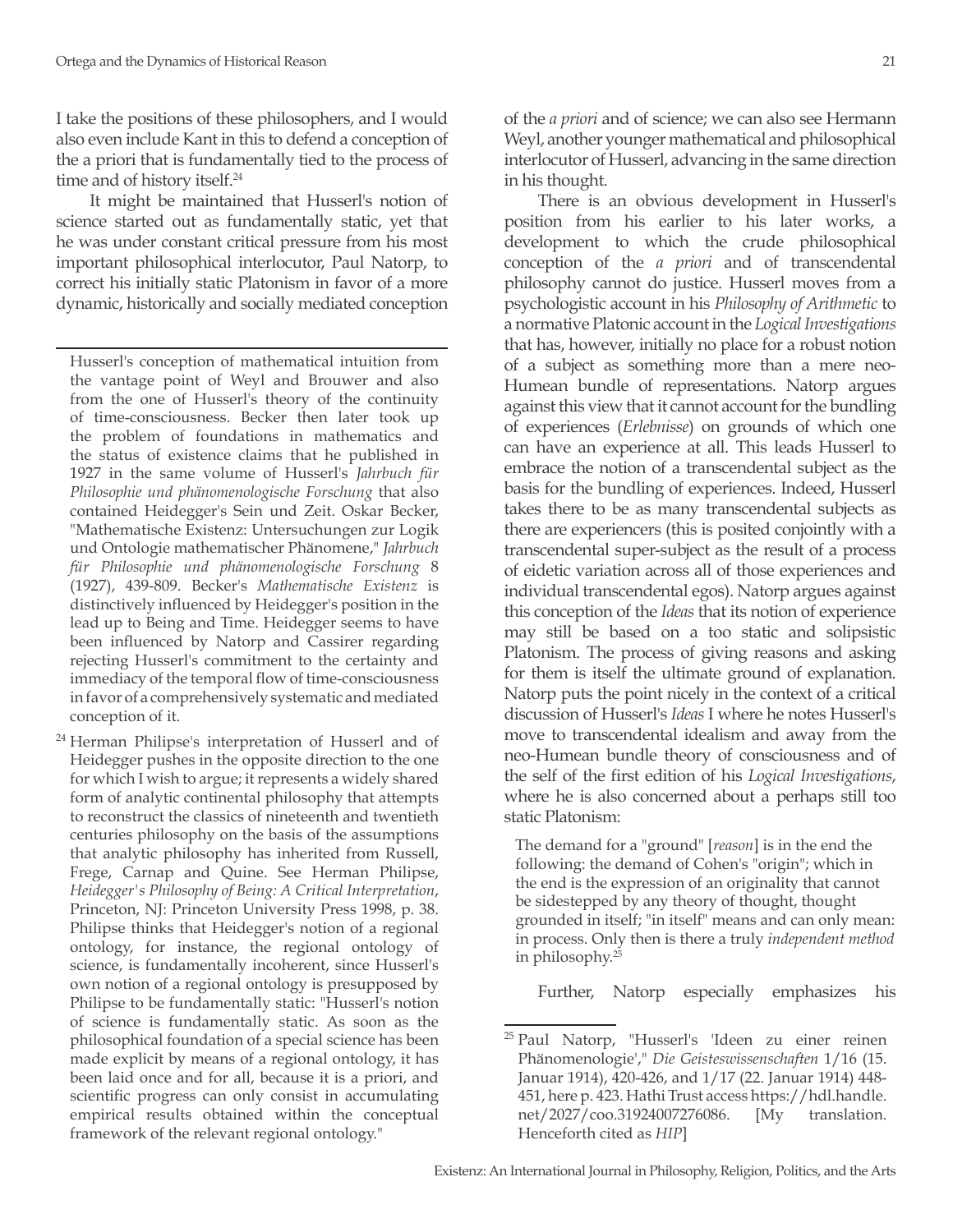rejection of a static Platonism that does not attempt to ground thought itself in the dynamic process of ideas. For Natorp, Plato's deepest thought is a kinesis of *eide* (process of forms), namely to "liquefy *eide* into the last continuity of thought process" (*HIP* 423). The only truly independent method of philosophy, a method that lies in seeking the ultimate ground of explanation in the process of thought itself, for Natorp "is securely achieved in Plato's deepest discovery: in the discovery of the kinesis of *eide*" (*HIP* 423). Similarly, Cassirer notes, "In the works of Plato's old age the concept of motion even enters into the exposition of the realm of pure ideas—there is a motion of the pure forms themselves."26 According to Cassirer, it is Plato's position that there is no other access to the world of ideas than through questioning and answering each other in speech. In question and answer the "I" and "the you" must be distinguished, not only for each one to be able to understand the other, but also for each of us to be able to understand ourselves. The thought of one partner is kindled by that of the other and by virtue of their interaction they construct, through the medium of language, a common world of meaning for themselves, a shared world that is only possible because we do not start from methodologically or even more substantially isolated individuals in order then to attempt to bridge the gap between the self and the world. Cassirer rejects the idea that the world of the "I" is a given and finished existence and that one only needs to communicate this givenness to another subject by bridging the divide between persons; for in that case the divide would be an abyss that one could not bridge. The world, the self, the other, numbers, things and organisms are constituted in a process of symbolic significance that is prior to any distinctions that we may draw between them. The distinction between subjects and objects and a conception of subjects only emerge through the give and take with each other mediated by language and our other cultural productions.

Cassirer sketches an account of Copernicus' revolution that resonates throughout Cassirer's work on that topic. Cassirer sees the beginnings of his conception of the dynamic structural systematicity of thought and of being in Copernicus's conception of the dynamic structural systematicity of the solar system (in contrast to the disconnected monster that is pre-Copernican astronomy in Copernicus' understanding of it) and Copernicus regards the role of astronomy and in a certain sense their systematic unification as constituting the highest of the liberal arts.

Reflection on Kant's appropriation of Copernicus's conception allows Cassirer as well as Jaspers and Heidegger and Ortega to connect the problem of the very meaning of being to the dynamically temporal and historical systematic conception of the cosmos pioneered in the Copernican Revolution. Friedman, by contrast, reads Heidegger as rejecting Kant's Copernican Revolution as it is understood by the Marburg School and Neo-Kantian philosophy.27

Friedman refers to the neo-Kantianism of the logical empiricism and realism of Russell, Carnap, and Reichenbach in which objects and logical structures are held to be independent of each other yet synthesized with one's sense impressions through being interweaved with them. There is however no mediating in the sense of interweaving to be explained in the Marburg conception or in the one by Ortega or the one by Heidegger since the very idea of real given experiences being interwoven with formal-logical structures is rejected by them. Far from rejecting schematism, Cassirer puts the dynamic schematizing unification of sensible and specific with the universal at the center of his reading of Kant and at the center of his *PSF* in his Introduction to that work as a whole. And far from espousing a static objective structuralism that links subjective real given experiences with objective formal-logical structures, Cassirer takes Kant to have refuted that very conception. Kant is concerned with the very dynamic that gives rise to the subjective as well as to the objective dimensions of experience. And that dynamic structural pattern of relations is taken to be prior to both the subjective and the objective and to be responsible for their very being, that is, to the very being of subjects and objects; this is how Kant is said first to have problematized being itself:

An ontology asks what being is, in order to show how it comes to be understood, that is, how it is presented and expressed in concepts and cognitions; here [in Kant's first *Critique*], by contrast, the first thing is to establish what the question concerning being in

<sup>26</sup> Ernst Cassirer, "Philosophie der symbolischen Formen. Zweiter Teil. Das mythische Denken," in *Ernst Cassirer Werke, Hamburger Ausgabe, ECW 12*, ed. Birgit Recki, Hamburg, DE: Felix Meiner Verlag 2002, p. 162. [My translation.]

<sup>27</sup> Michael Friedman, *A Parting of the Ways. Carnap, Cassirer, and Heidegger*, Chicago and La Salle, IL: Open Court 2000, pp. 53-4. [Henceforth cited as *FPW*]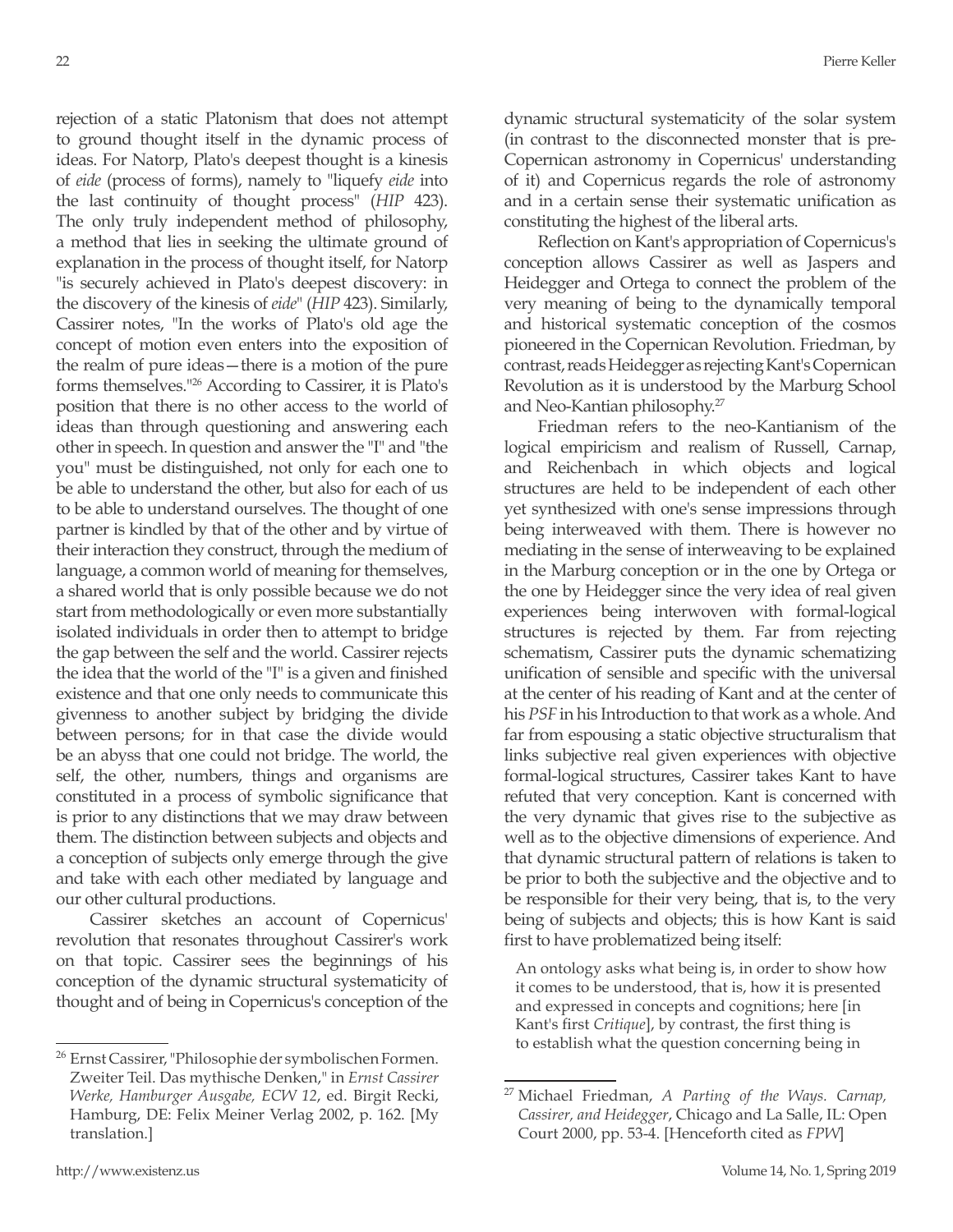general means. While ontology takes being as the starting point, here being is taken as a problem or a postulate. Whereas heretofore some sort of definite structure of the world of objects was assumed as a secure beginning, and the task consisted simply in showing how this form of objectivity passes over into the form of subjectivity, as in cognition and representation, the demand here is for an explanation of what in general the concept of reality and the claim to objectivity assert before any theory of its transition is propounded. [*KLT* 146]

Heidegger's own question of the meaning of being is one that Cassirer in his book *Kant's Life and Thought*  takes Kant to have been the first to raise and to address in terms of a dynamic structuralism. In his book on *Kant and the Problem of Metaphysics* Heidegger himself also deems Kant to have first raised the question of the meaning of being and of metaphysics. Here Cassirer, Jaspers, Heidegger, and Ortega have common and fundamental shared ground, a ground that clearly has been prepared for them by the German idealists and by Bergson and Cohen and by their conception of the relation of being itself to time. That relation of being to time is taken as a constitutive part of Cassirer's own understanding of Kant's Copernican revolution, as well as that of Ortega and Heidegger.

Cassirer's conception of the sense in which science and its "objects" too are relative to culture is something that Kuhn failed fully to recognize in the late nineteenforties as he read Cassirer with enthusiasm concerning Cassirer's claims about the social and human sciences and with disappointment when it came to the natural sciences. The conception of science, like the overall conception of culture in Cassirer's work, is dynamically structuralist and explicitly formulated in opposition to the positivist picture of relatively isolated perceptual observation data and objects to be interpreted and connected by logical and mathematical theory. Cassirer situates the significance of all science in a dynamic, constantly changing pattern of significance. There is really nothing quasi-positivist, empiricist about Cassirer's conception of science. It is as a function of the dynamic-historical structuralism of his understanding of the Copernican revolution that Cassirer gives historically changing significance even to the number system and the cosmos. The heavens are as culturally dependent for Cassirer and the Marburg School and for Ortega and Jaspers as are the social practices of different cultures, for the unity of science and even of logical structure is not independent of the constantly

changing unity that culture has for humans. That is crucial to the reading that the Marburg school gives to science as consisting in the revolving and hence changing observer that must constantly reconstruct the cosmos from its own changing vantage point.

The Marburg school conception of the transcendental has nothing in common with foundationalism, for it precisely denies that there is any fixed foundation to which the *a priori* is attached; the *a priori* manifests itself in the dynamic process of searching for, but never finding the ultimate grounds of inquiry. That conception of a groundless ground in something without being is an important influence in Heidegger's rejection of a static *a priori*. It is an important achievement of Natorp to have helped socalled continental European philosophy to give up on a static conception of science and phenomenology and so to have introduced a dynamic structuralism that becomes fully explicit in his student Cassirer and his interpretation of the Copernican revolution, but also plays an important role in Ortega and Heidegger. The dynamic structuralism of continental philosophy and of its reading of Kant in turn developed into a poststructuralism that even more emphatically rejected the static logical structuralism of Russell, Frege, and Carnap.

Natorp paved the way for the kind of dynamicsystematic conception of historical reason to which Ortega is so deeply committed. The dramatic narrative structure of historical, vital reason systematically constitutes and is constituted by where we live in relation to everything else and where the current generation is now in relation to all generations at other times, both in past as well as in future times. Humans do not have a nature for they define their very being through the decisions in terms of which they relate systematically to the past and to the future and through which they establish the systematic narrative connectedness of history and of their own lives. Our natural and cultural lives are systematically constituted by these relations from which given our distinctive situations we each make of ourselves who we are. It is only in this way that humans have access to the very meaning of being. Different kinds of things emerge, are generated, disclose themselves, in different ways within the historical context that is constituted through the process of becoming (the becoming of science and culture, the *fieri* and *Werde*-factum of Natorp and the Marburg School). Thus, truth as disclosure (to which Ortega already commits himself almost fifteen years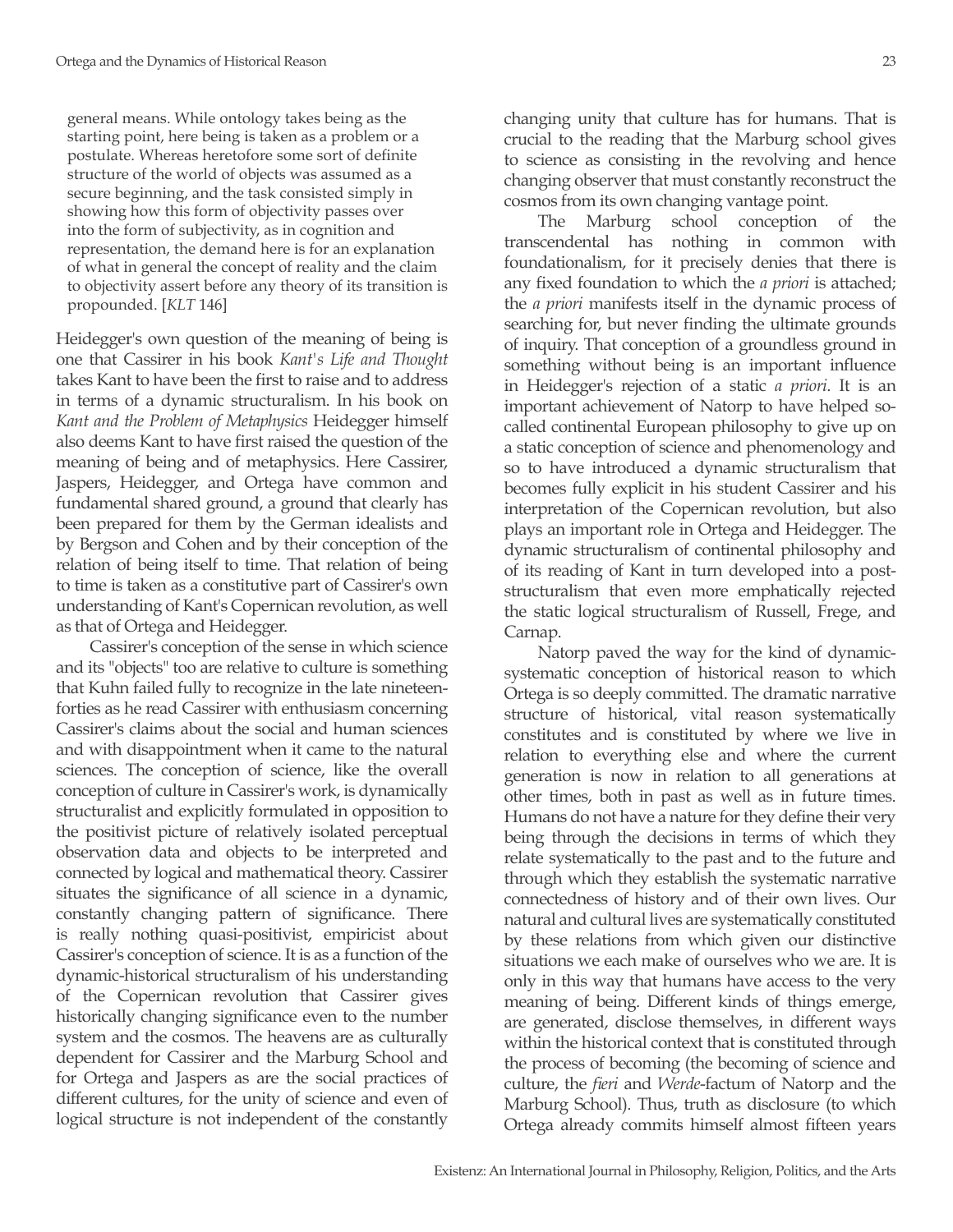prior to Heidegger, influenced no doubt in this respect by Nicolai Hartmann and Natorp in Marburg) is constitutive of one's relation to one's own being and to that of the world. These relations constitute "my situation and myself" historically and systematically in the process through which one decides the significance that the events of one's life and the events of one's history are to have and the significance that they do have for oneself.

## **Thomas Kuhn and the Copernican Revolution**

Dynamic structuralism is largely immune to the relativist criticisms that are made against it; such criticisms are generally based on taking abstract identity conditions for objects and structures for granted. Such conceptions of structural objectivity presuppose the fundamental distinction between subjects and objects and then asks how they are structurally, objectively, and subjectively related once their existence is taken for granted. Kuhn has become rather infamous among contemporary philosophers for his alleged relativism, a relativism that has been embraced in other quarters; yet neither position is quite right. His conception of the Copernican revolution is nuanced from start to finish. From the first pages of The Copernican Revolution he emphasized that the truly revolutionary character of the Copernican revolution did not emerge until its further development in Kepler and Newton. While Copernicus promised a comprehensively systematic and coherent conception of the universe, it was in truth the initial increased incoherence in the Copernican conception that was the basis of its revolutionary consequences. Kuhn notes,

the stationary central earth was an essential ingredient of received physical theory...Heliocentric astronomy, which required the earth's motion, was inconsistent with the existing scientific explanation of...terrestrial phenomena. The consistency criterion, by itself, spoke unequivocally for the geocentric tradition.<sup>28</sup>

He has also however appreciated the significance of systematicity:

Copernicus himself particularly emphasizes [that in] the Ptolemaic system the appearances are not dependent upon the order or the sizes of the planetary spheres. There is no similar freedom in

the Copernican system. If all the planets revolve in approximately circular orbits about the sun, then both the order and the relative sizes of the orbits can be determined directly from observation without further assumption.29

Yet sometimes he fails properly to emphasize the point: "Diffuseness and continued inaccuracy—these are the two principle characteristics of the monster described by Copernicus" (*KCR* 141). There is a better and deeper candidate for the reason why the Ptolemaic system is for Copernicus a monster; the Ptolemaic system is not really a system at all, but a kind of aggregate of orbits. There is little evidence however of the growing number of epicycles in Pre-Copernican astronomical theory and thus of a need for a new model that Kuhn postulates as the basis for his conception of scientific change. Copernicus brings about a new paradigm by fundamentally rethinking the old one rather than responding primarily to recalcitrant evidence and a degenerating research program.

Copernicus' most fundamental objection to Ptolemaic astronomy is that Ptolemaic astronomy cannot comprehend the cosmos as a dynamic, systematic structural whole that appears differently from our changing standpoints within the solar system. Kepler and later Newton will make great strides in making the conception of a truly systematic physical astronomy that is articulated from the vantage point of a moving earth a reality. This transformation in astronomy is part of a general cultural transformation and its appeal ultimately is aesthetic; but the word "aesthetic" is a somewhat deprecatory way of emphasizing the notion of harmony and symmetry in the Pythagorean tradition to which Copernicus, Kepler and Newton, to which all three, declare their allegiance.

Though the Revolution's name is singular, the event was plural. Its core was a trans-formation of mathematical astronomy, but it embraced conceptual changes in cosmology, physics, philosophy and religion as well…Though his *De Revolutionibus* consists principally of mathematical formulas, tables and diagrams, it could only be assimilated by men able to create a new physics, a new conception of space, and a new idea of man's relationship to God. [*KCR* vii]

Kuhn took the "most important novelty" of The

<sup>&</sup>lt;sup>28</sup> Thomas S. Kuhn, "Objectivity, Value Judgment, and Theory Choice," in Thomas S. Kuhn, *The Essential Tension*, Chicago, IL: University of Chicago Press 1977, pp. 320-39, here p. 323.

<sup>29</sup> Thomas S. Kuhn, *The Copernican Revolution: Planetary Astronomy in the Development of Western Thought*, Cambridge, MA: Harvard University Press 1957, p. 175. [Henceforth cited as *KCR*]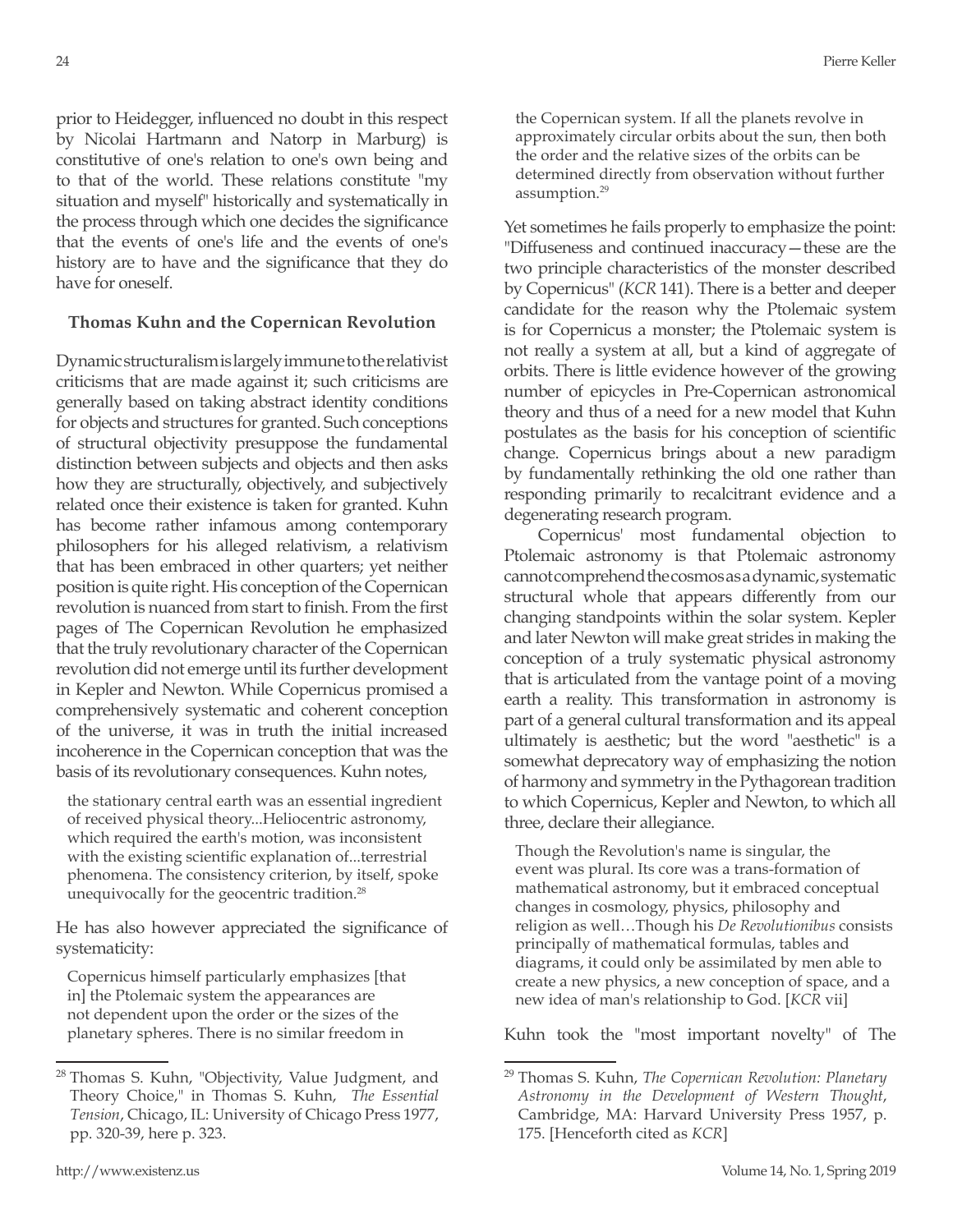Copernican Revolution to consist in its ability to "display the Revolution's plurality." With this end in mind, Kuhn "violates the institutionalized boundaries which separate the "audience" for science, from the audience for history or for philosophy (*KCR* vii-viii). In his Foreword, James Conant affirms and emphasizes the pluralism of Kuhn's conception according to which:

science is but one phase of the creative activities of the Western world that have given us art, literature and music [as such] the approach taken in this book is the approach needed to enable the scientific tradition to take its place alongside the literary tradition in the culture of the United States…he [Kuhn] points the way to the road which must be followed if science is to be assimilated into the culture of our times. [*KCR* xviii]

Copernicus's conception of the moving earth and its role in the systematicity of (the conception of) a solar system radically changes the significance of what it is to be a heavenly body, especially to be a planet. What it means to be a planet changes fundamentally from the Ptolemaic to the Copernican worldview as the earth becomes a planet. The very being and identity of the planets and other celestial and terrestrial bodies comes to be defined for Copernicus by their systematic relations to other planets and other celestial bodies and their dynamic relations to a moving earth. Our standpoint as knowers is now not an earth at the center of things, but rather a moving earth. The very meaning of what it is to be a heavenly body becomes a matter of its systematically changing relations to other heavenly bodies. This expresses a fundamental dynamically structuralist feature implicit in all of science and culture, but especially in modern science and culture. Modern structuralism has roots in the structuralism of the Copernican reconceptualization of the cosmos and of the systematic pattern of signs in terms of which one can and must reconceptualize perceptual information. With Copernicus a theoretical understanding of the world comes to be recognized as the very basis for understanding perception rather than something to be anchored in an independent perception. Each one of these philosophers, Kant, Hegel, Cassirer, Jaspers, Ortega, Heidegger, and Kuhn push this insight even further. But already Kepler and Newton develop a dynamic conception of infinitesimal displacements that are key to their understanding of how the system of the world (and that is especially the world of mathematics) makes a difference in every local change that is literally an integral part of the whole dynamic process.

Especially Kuhn, in part under the influence of Alexander Koyré (himself a former student of Husserl), appropriated early the dynamic structuralism of twentieth century German and French neo-Kantian thought, including the dynamical structural interpretation of the Copernican revolution and of the scientific revolution more generally. Everything is constituted by the structural relations that it has to everything else. Our grasp of these structural relations is dynamic; one always grasps them from one's changing standpoint within the system of relations that is the cosmos as one understands it from one's own vantage point in the dynamic process of culture, history and nature. There is for Kuhn in general a dynamic structure to scientific revolutions that involves a systematic change in the way physical objects and events are understood from the vantage point of a certain theory. The more radically the pattern of systematic relations that constitute things changes for us, the more fundamental is the change in our understanding of what those very things are, and the more fundamental is the change in our understanding of the very meaning of the being of those entities too. Kuhn's dynamic structuralism also inherits the dynamic conception of the *a priori* that can be found in the Marburg School:

Like the Kantian categories, the lexicon supplies preconditions of possible experience. But lexical categories, unlike their Kantian forebears, can and do change, both with time and with the passage from one community to another. None of those changes, of course, is ever vast. Whether the communities in question are displaced in time or in conceptual space, their lexical structures must overlap in major ways, or there could be no bridgeheads permitting a member of one to acquire the lexicon of the other...Underlying all these processes of differentiation and change, there must, of course, be something permanent, fixed, and stable. But, like Kant's *Ding an sich*, it is ineffable, indescribable, undiscussable. Located outside of space and time, this Kantian source of stability is the whole from which have been fabricated both creatures and their niches, both the "internal" and the "external' worlds."30

In the same volume, Kuhn defends a Kantian view more plausibly but without resorting to "things in

<sup>30</sup> Thomas S. Kuhn, "The Road since Structure," in *The Road Since Structure: Philosophical Essays 1970–1993 With an Autobiographical Interview*, eds. James Conant & John Haugeland, Chicago, IL: The University of Chicago Press 2000, pp. 90-104, here p. 104.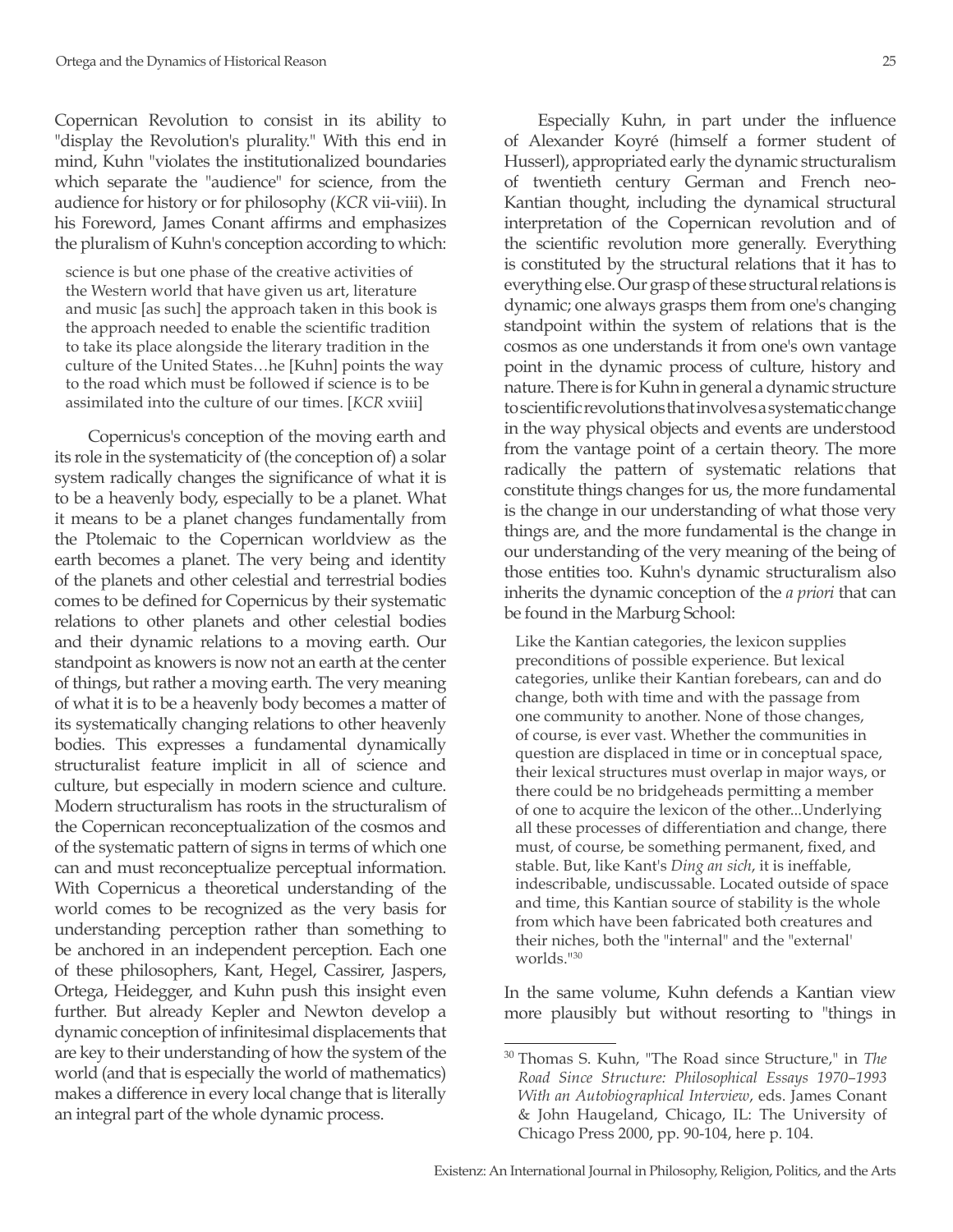themselves" and with the use of categories of the mind that could change with time as the accommodation of language to experience proceeded. He states: "A view of that sort need not, I think, make the world less real."31

Cassirer sketches an account of Copernicus' revolution that seems to resonate throughout Kuhn's book on that topic. Cassirer's conception of the sense in which science is relative to culture is something that Kuhn however failed fully to recognize in the late forties when he read Cassirer with enthusiasm concerning Cassirer's claims about the social and human sciences and with disappointment when it came to the natural sciences (*EM* 217). The conception of science, like the overall conception of culture in Cassirer's work, as has been amply demonstrated, is structuralist and explicitly formulated in opposition to the positivist picture of relatively isolated perceptual observation data to be interpreted by theory. Cassirer situates the significance of all science in a dynamic, constantly changing pattern of significance. There is really nothing quasi-positivist, empiricist about Cassirer's conception of science. It is as a function of the dynamic-historical structuralism of his understanding of the Copernican revolution that Cassirer gives historically changing significance even to the number system and the cosmos. That is crucial to the reading that the Marburg school gives to science as the revolving and, hence, constantly changing observer. Following that line of thought in his reading of Kant's three Critiques, Cassirer notes in his lectures on *The Philosophy of Kant* given in America in the 1940s:

If in this simile [of the revolving spectator] we had to understand the "spectator" as the individual psychological subject...we would immediately [be] reduced to an interpretation of the Kantian system that Kant himself constantly rejects and that he vigorously attacks...But "the spectator" here is not the psychological subject, the "Ich" in opposition to the "Nicht-Ich"—the Ego in opposition to the non-Ego. The true spectator, the proper subject to which Kant refers here, is not soul of man or his individual consciousness but the science which deals with the phenomena of the universe.32

Kuhn rejects the culture-independence of the objects of natural science just as he does the cultureindependence of the objects of the humanities and the so-called human sciences when he states,

the gap that I have here described as separating the Greek heavens from our own is the sort that could only have resulted from what I earlier called a scientific revolution. The violence and misrepresentation consequent on describing their heavens in the conceptual vocabulary required to describe our own is an example of what I then called incommensurability. And the shock generated by substituting their conceptual spectacles for our own is the one I ascribed, however inadequately, to their living in a different world. Where the social world of another culture is at issue, we have learned, against our own deep-seated ethnocentric resistance, to take shock for granted. We can, and in my view must, learn to do the same for their natural worlds.<sup>33</sup>

We part company [Taylor and he, Kuhn]…when he [Taylor] insists that, though social concepts shape the world to which they are applied, concepts of the natural world do not. For him [Taylor], but not for me, the heavens are culture independent…The nature of the difference is the same as that which Taylor so brilliantly describes between the social practices of different cultures…No more in the natural than in the human sciences is there some neutral, cultureindependent, set of categories within which the population—whether of objects or of action—can be described. [*NHS* 219-20]

One does not need to and cannot anchor one's conception of the heavens in a culturally unmediated direct reference to the external world by means of the terms of science, as Taylor and Dreyfus have proposed against Kuhn in their book *Retrieving Realism*, anymore than one needs to or can anchor a purchase on one's own culture or subculture on some direct reference to the external world. Since we are always already among human beings and dwell in nature, there is no danger of one's losing contact with the external world. Humans need not and cannot embrace the immediate and the given as something completely free of mediation by their concepts and by culture. But it is also a mistake

Meiner Verlag 2016, p. 183. [My translation.]

<sup>31</sup> Thomas S. Kuhn, "Metaphor in Science," in *The Road Since Structure: Philosophical Essays 1970–1993 With an Autobiographical Interview*, eds. James Conant & John Haugeland, Chicago, IL: The University of Chicago Press 2000, pp. 196-207, here p. 207.

<sup>32</sup> Ernst Cassirer, "Vorlesungen und Vorträge zu Kant," in *Ernst Cassirer, Nachgelassene Manuskripte und Texte (ECN) 15*, eds. Christian Möckel, Hamburg, DE: Felix

<sup>&</sup>lt;sup>33</sup> Thomas S. Kuhn, "The Natural and the Human Sciences," in *The Road Since Structure: Philosophical Essays 1970–1993 With an Autobiographical Interview*, eds. James Conant & John Haugeland, Chicago, IL: The University of Chicago Press 2000, pp. 216-23, here p. 221. [Henceforth cited as *NHS*]